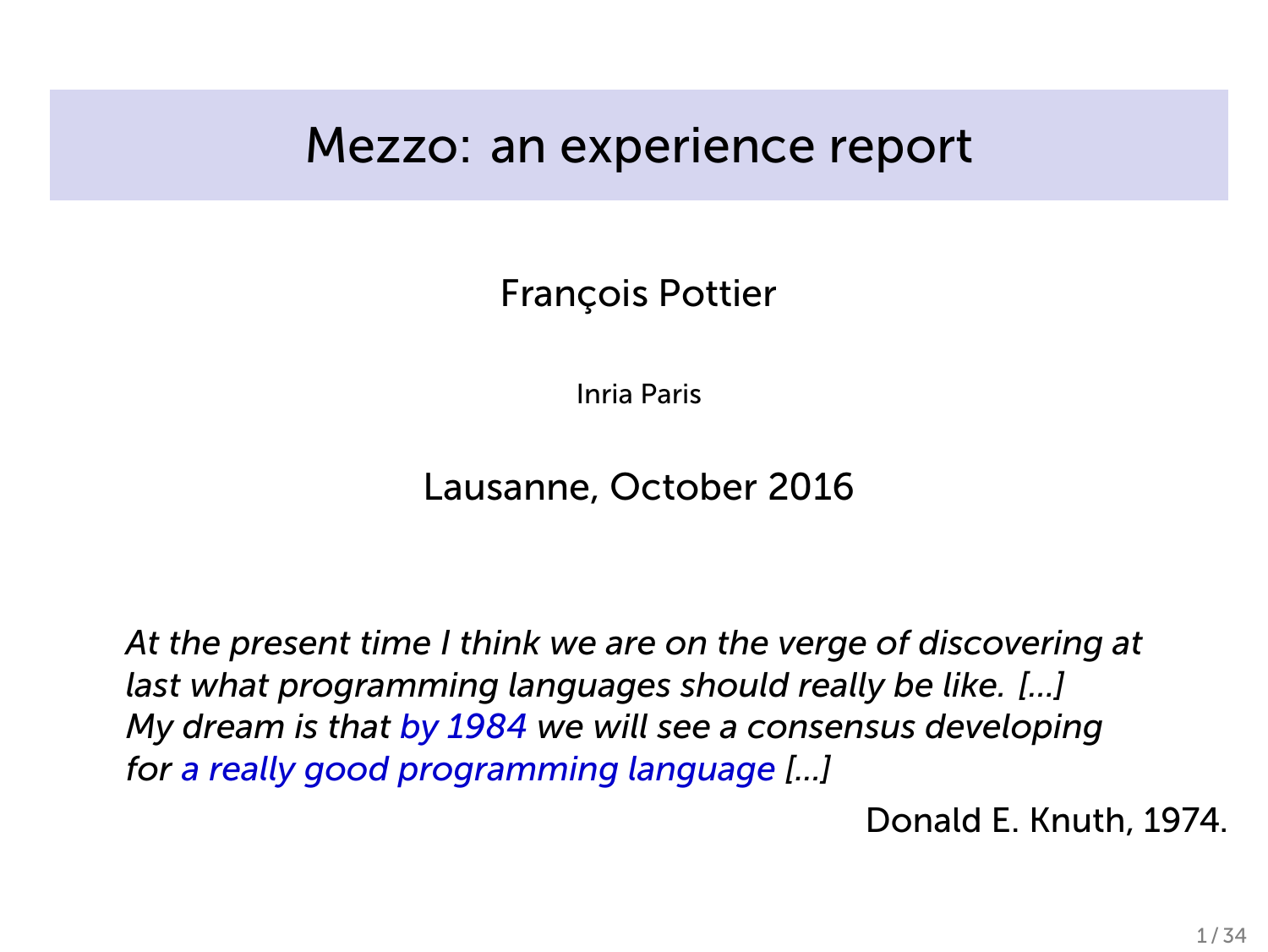# What is Mezzo?

A *programming language proposal*, in the tradition of ML. Mainly Jonathan Protzenko's PhD work (2010-2014). Try it out in your browser:

http://gallium.inria.fr/~protzenk/mezzo-web/

Or install it:

opam install mezzo

Joint work with: Jonathan Protzenko, Thibaut Balabonski, Henri Chataing, Armaël Guéneau, Cyprien Mangin.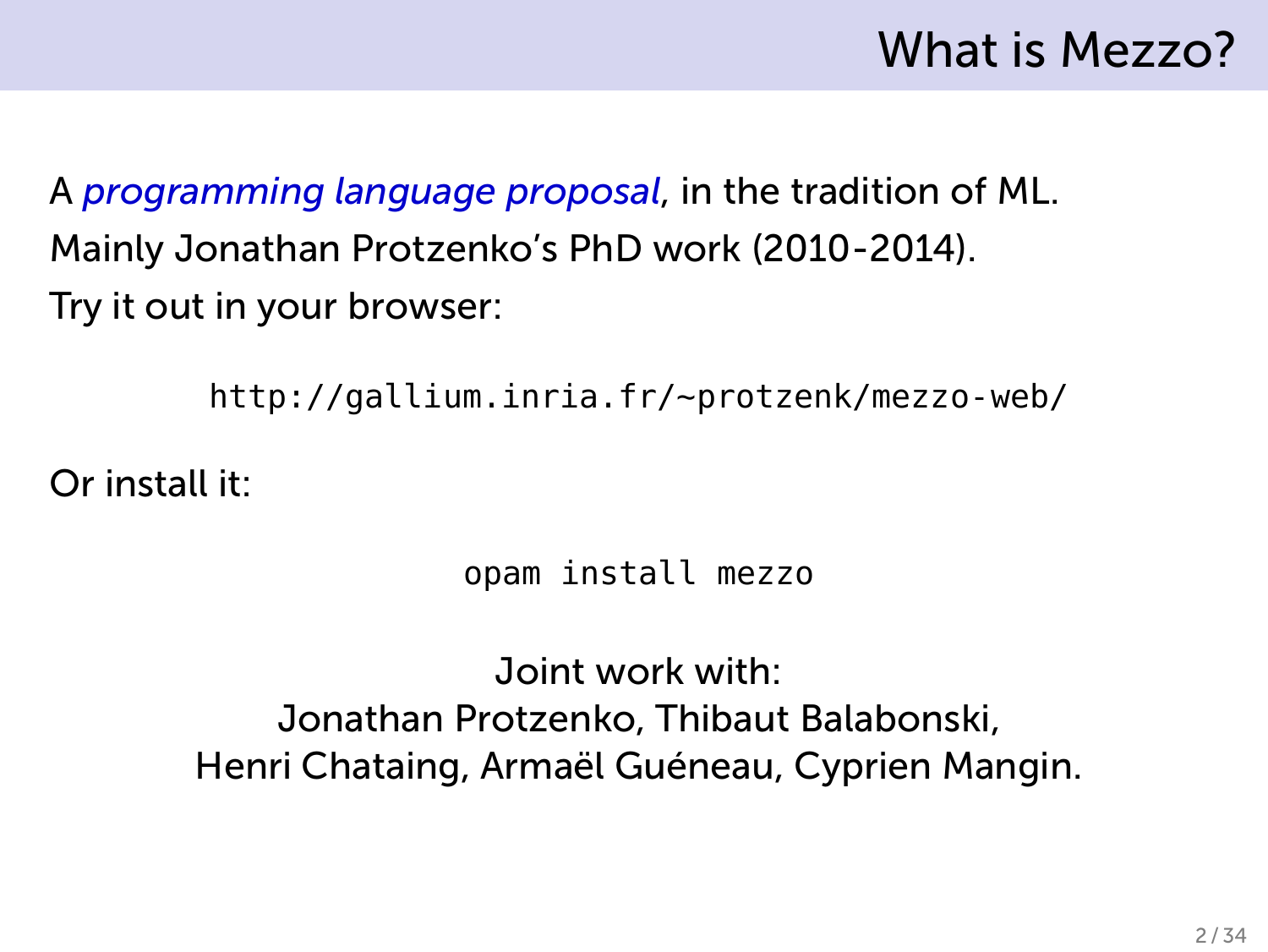### Agenda

- **o** Design principles
- **Illustration (containers; locks)**
- Thoughts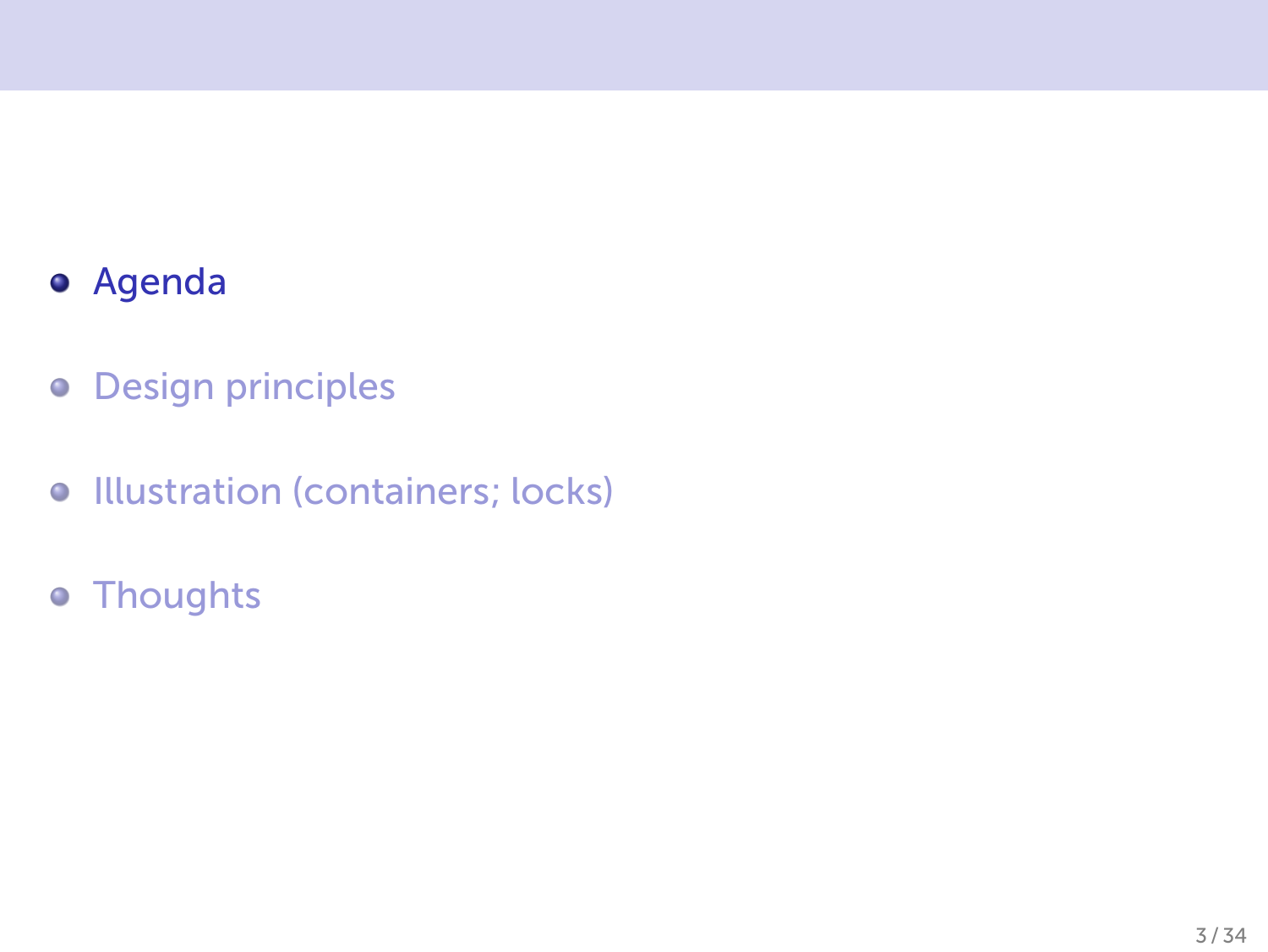The types of OCaml, Haskell, Java, C#, etc.:

- describe the *structure* of data,
- but say nothing about *aliasing* or *ownership*,
	- they do not distinguish *trees* and *graphs*;
	- they do not control who has *permission* to read or write.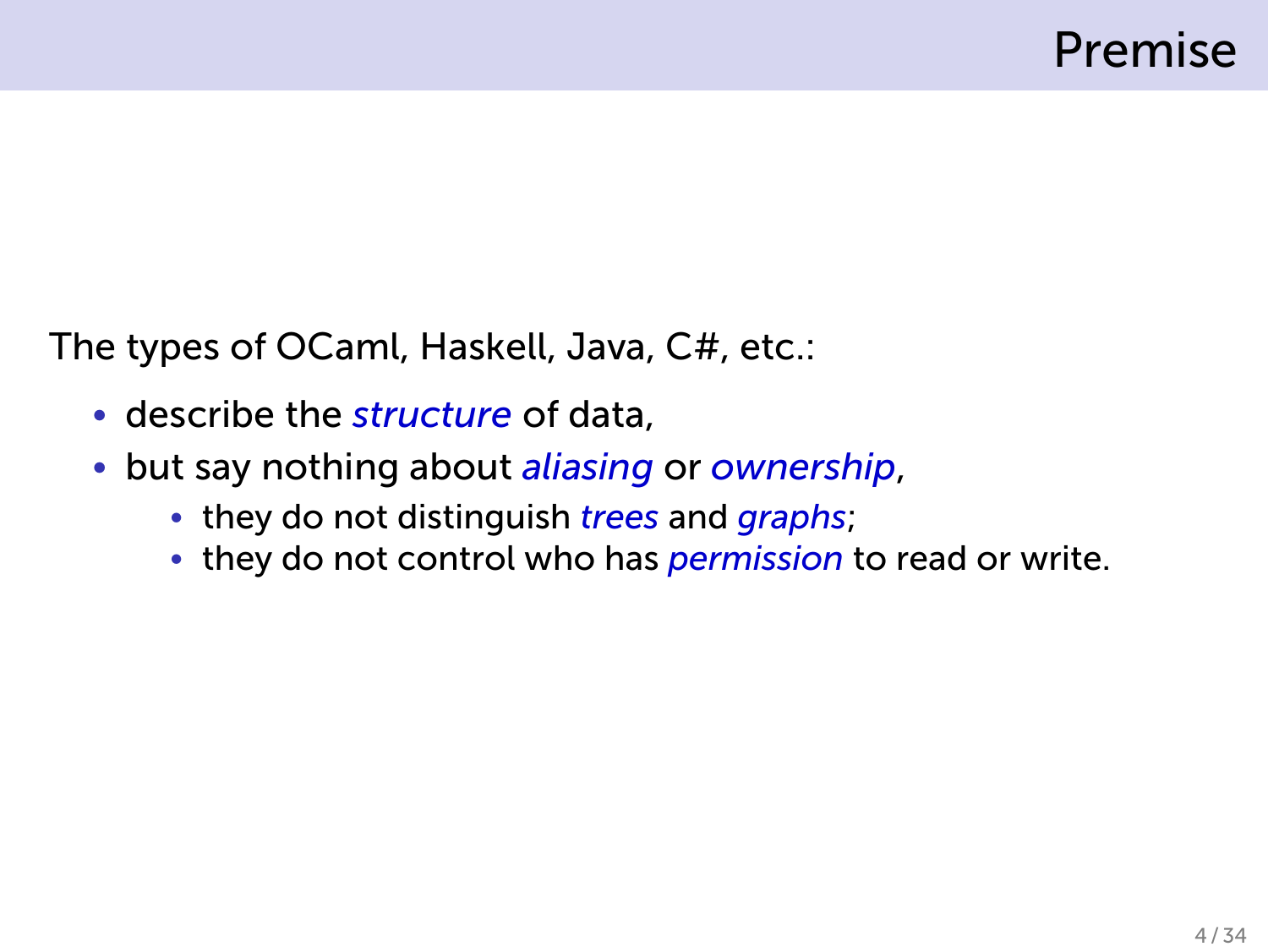Could a more ambitious static discipline:

- *rule out* more programming errors
- and *enable* new programming idioms,
- while remaining reasonably *simple* and *flexible*?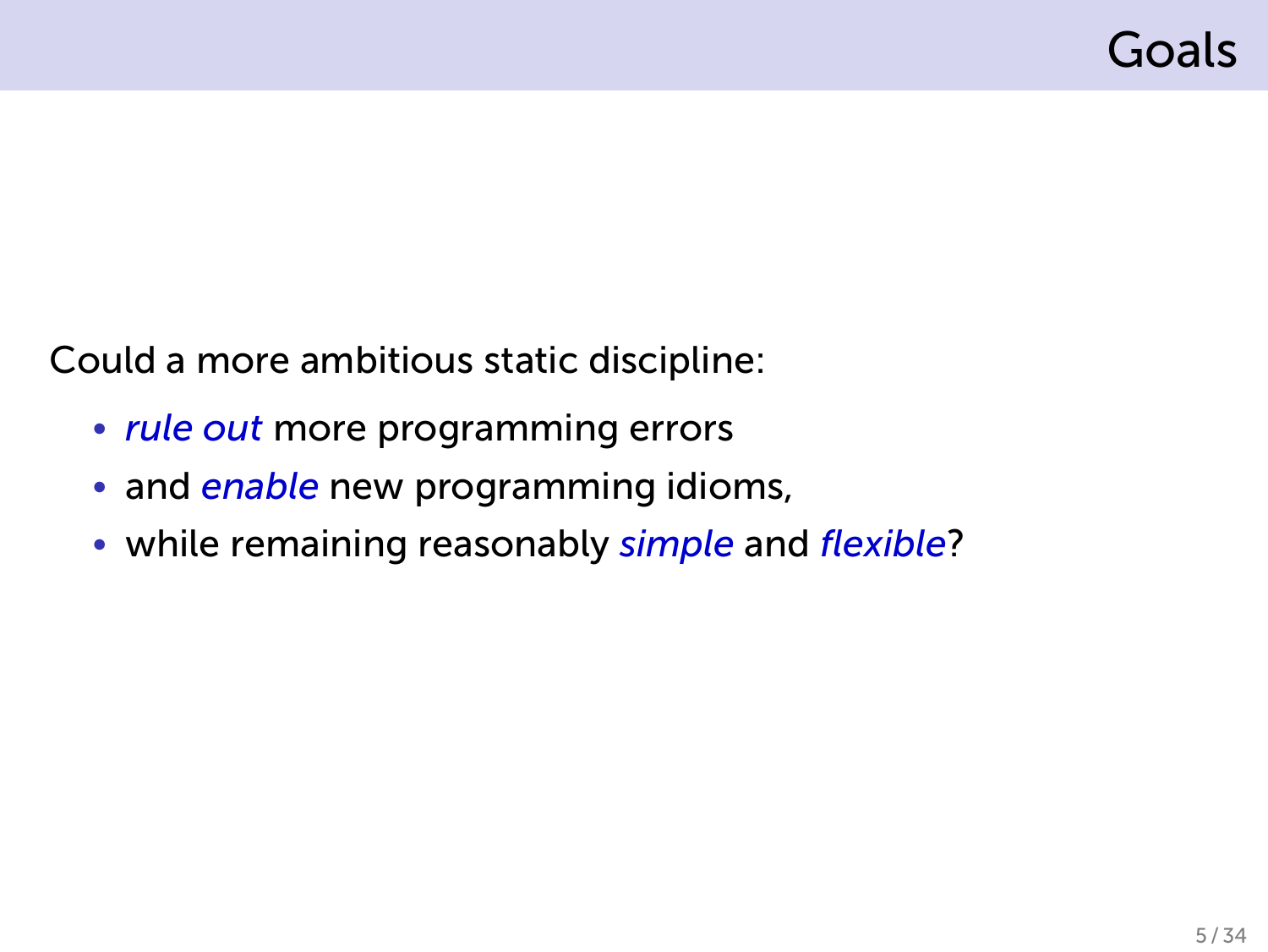### Goal 1 – rule out more programming errors

#### Classes of errors that we wish to rule out:

- *representation exposure*
	- leaking a pointer to a private, mutable data structure
- *concurrent modification*
	- modifying a data structure while an iterator is active
- *violations of object protocols*
	- writing a write-once reference twice
	- writing a file descriptor after closing it
- *data races*
	- accessing a shared data structure without synchronization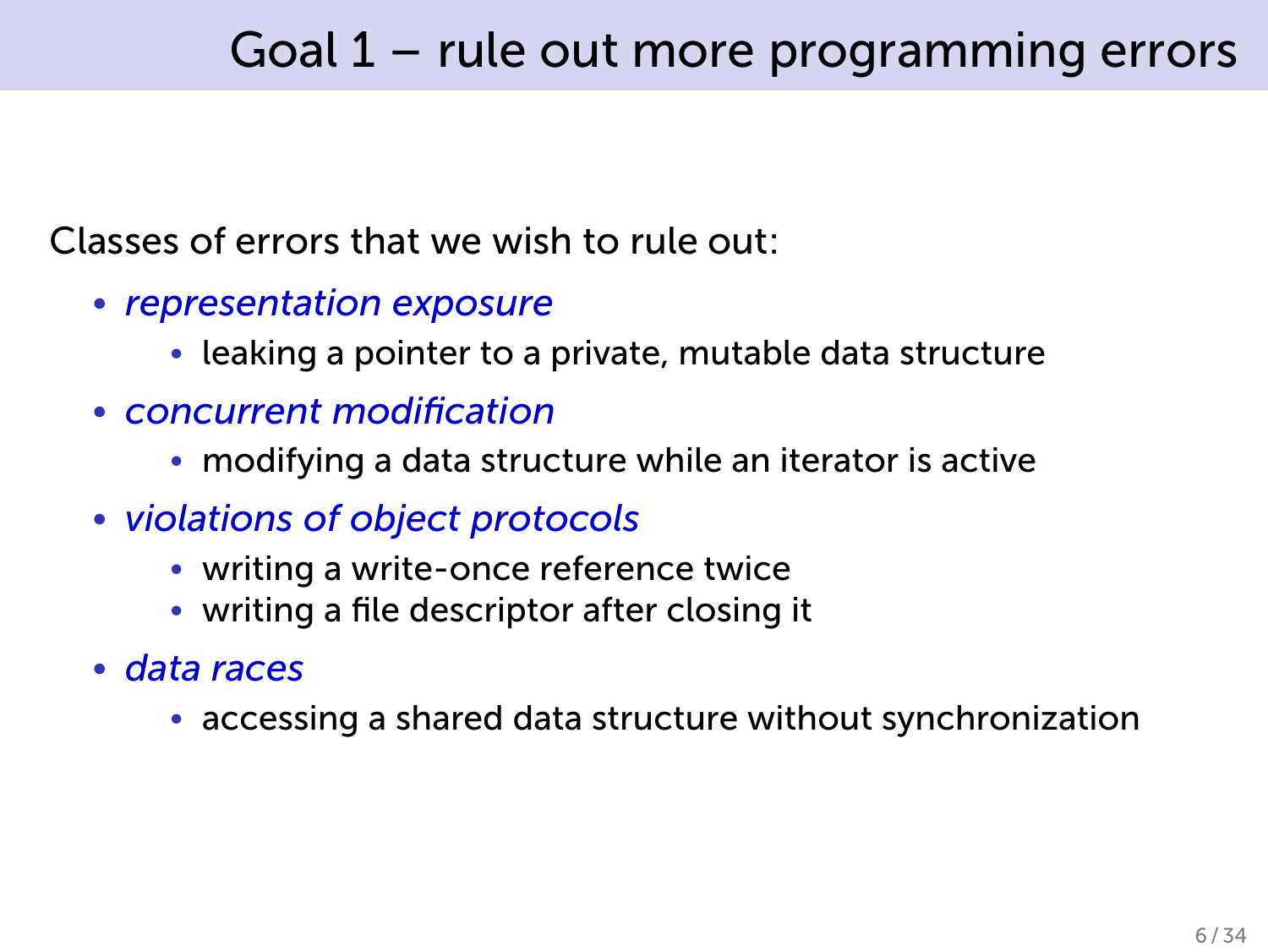Examples of idioms that we wish to allow:

- *delayed initialization*
	- "null for a while, then non-null forever"
	- "mutable for a while, then immutable forever"
- *explicit memory re-use*
	- using a field for different purposes at different times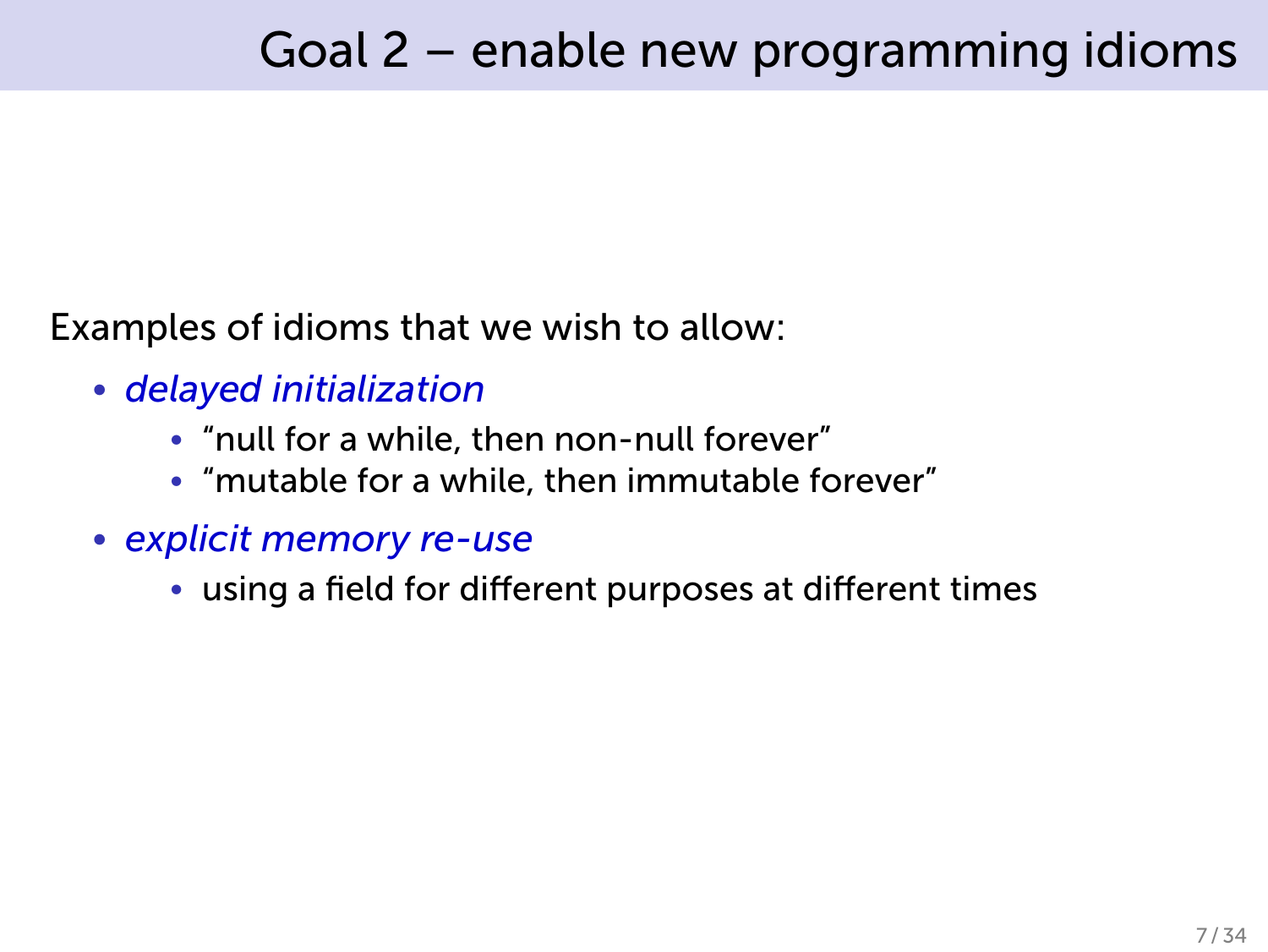Examples of design constraints:

- types should have *lightweight syntax*
- *limited, predictable* type annotations should be required
	- in every function header
- types should not influence the *meaning* of programs
- type-checking should be *easier than program verification*
	- use dynamic checks where static checking is too difficult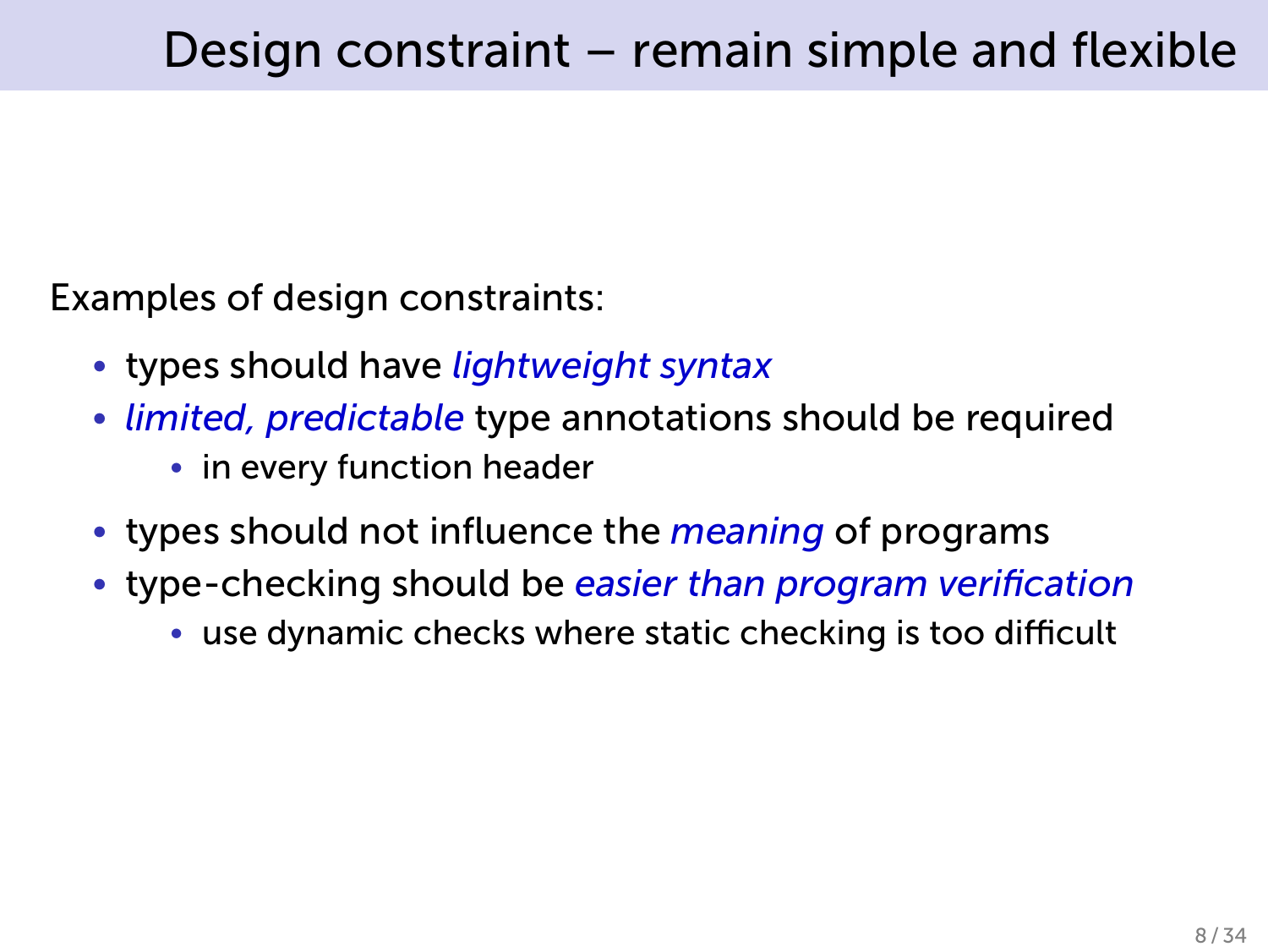Mezzo is intended to be a *high-level* programming language. Examples of non-goals:

- to squeeze the last bit of *efficiency* out of the machine
- to control *data layout* (unboxing, sub-word data, etc.)
- to *get rid* of garbage collection
- to express *racy* concurrent algorithms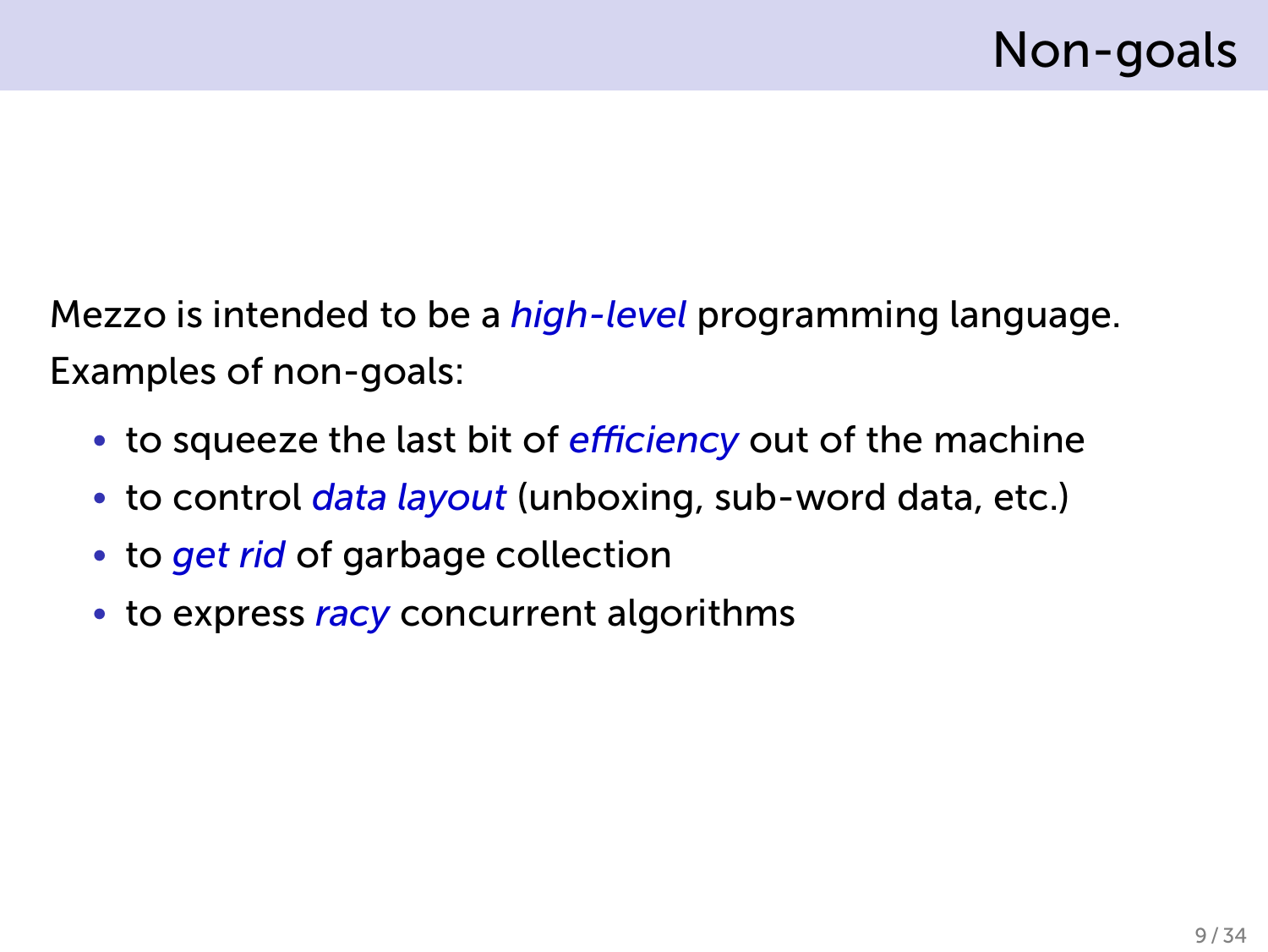- Agenda
- **o** Design principles
- **•** Illustration (containers; locks)
- Thoughts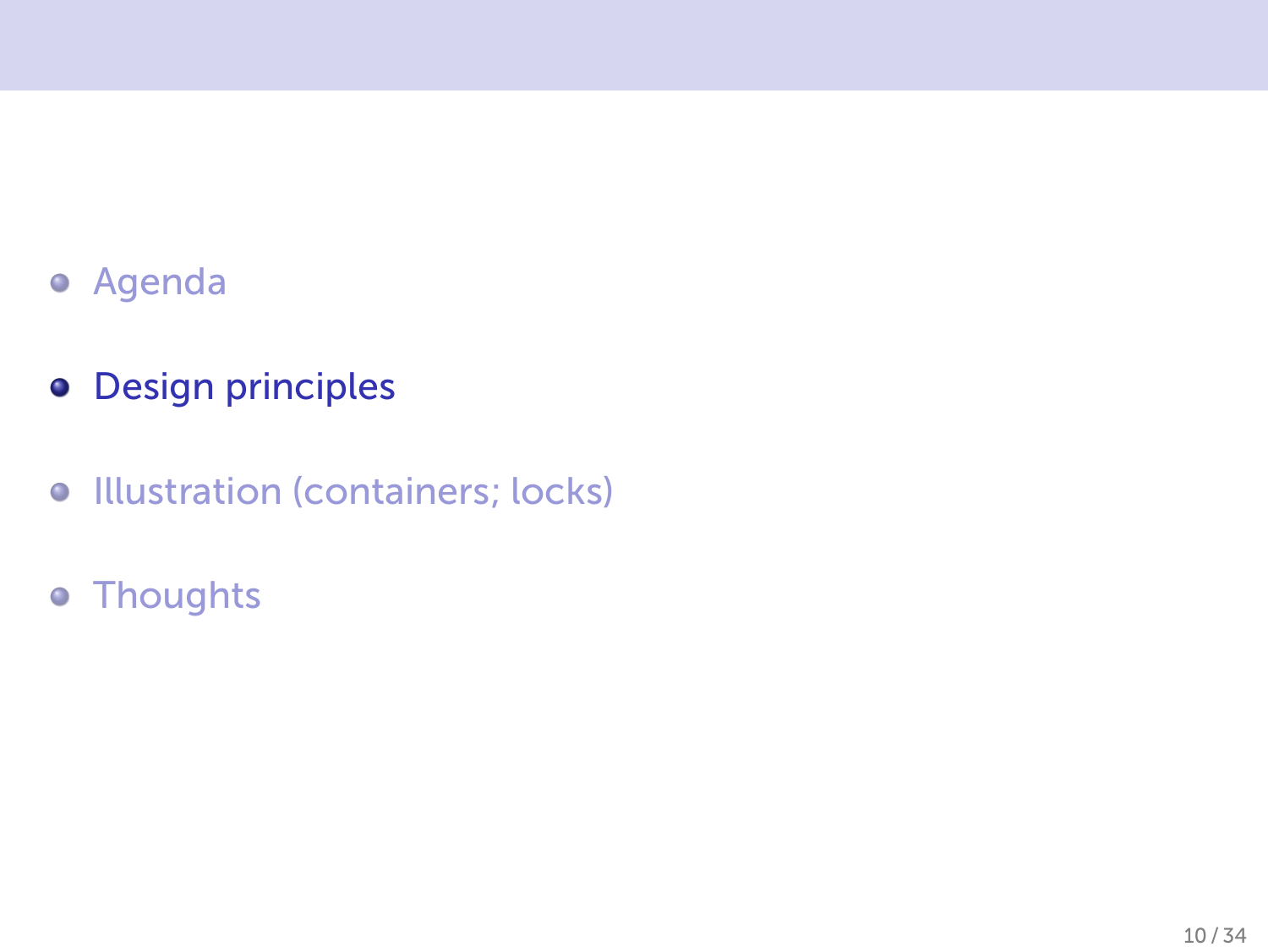## Key design decisions

We have a limited "complexity budget". Where do we spend it? In Mezzo, it is spent mostly on a few key decisions:

- *replacing* a traditional type system, instead of *refining* it
- adopting a *flow-sensitive* discipline
- keeping track of *must-alias* information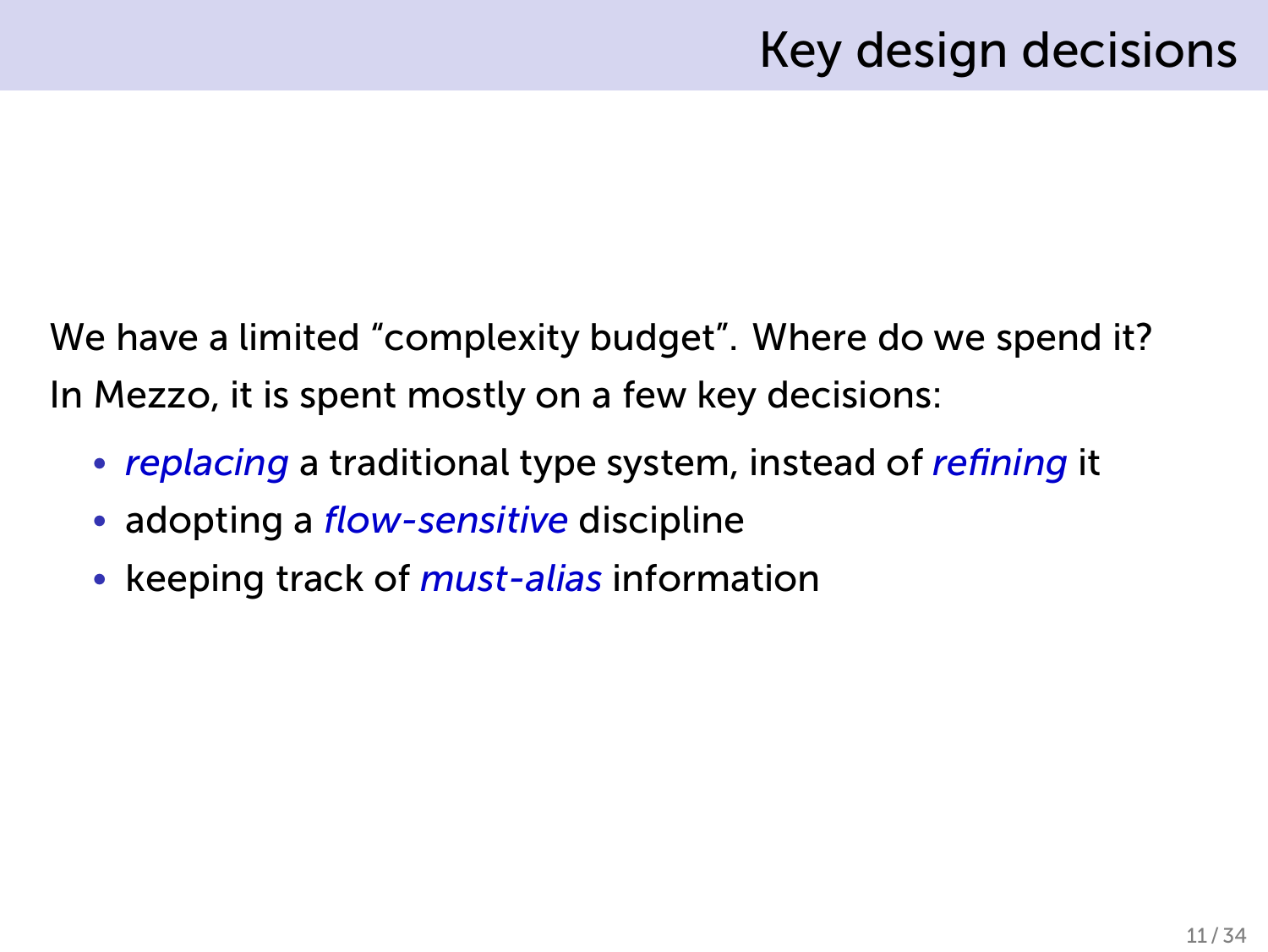## Key design decisions

Details of these key decisions:

- there is no such thing as *"the"* type of a variable
- at each program point, there are *zero, one, or several permissions* to use this variable
	- b @ bag int
	- l @ lock (b @ bag int)
	- l @ locked
- *strong updates* are permitted
	- r @ ref () can become r @ ref int after a write
- permissions can be *transferred* from caller to callee or back
- permissions are *implicit* (declared at function entry and exit)
- if  $x == y$  is known, then x and y are interchangeable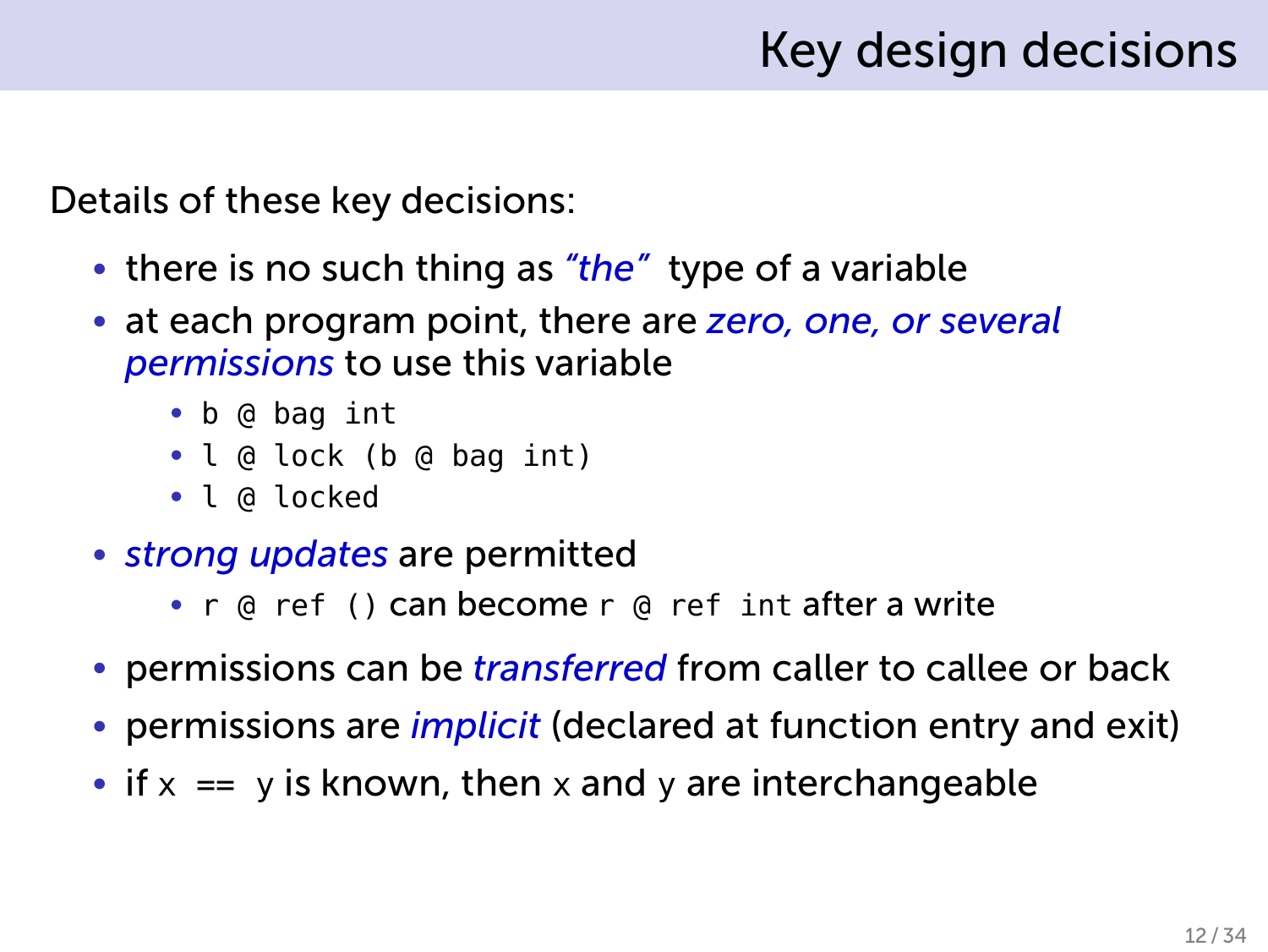### Down this road, ...

#### After these bold initial steps, *simplicity* is favored everywhere.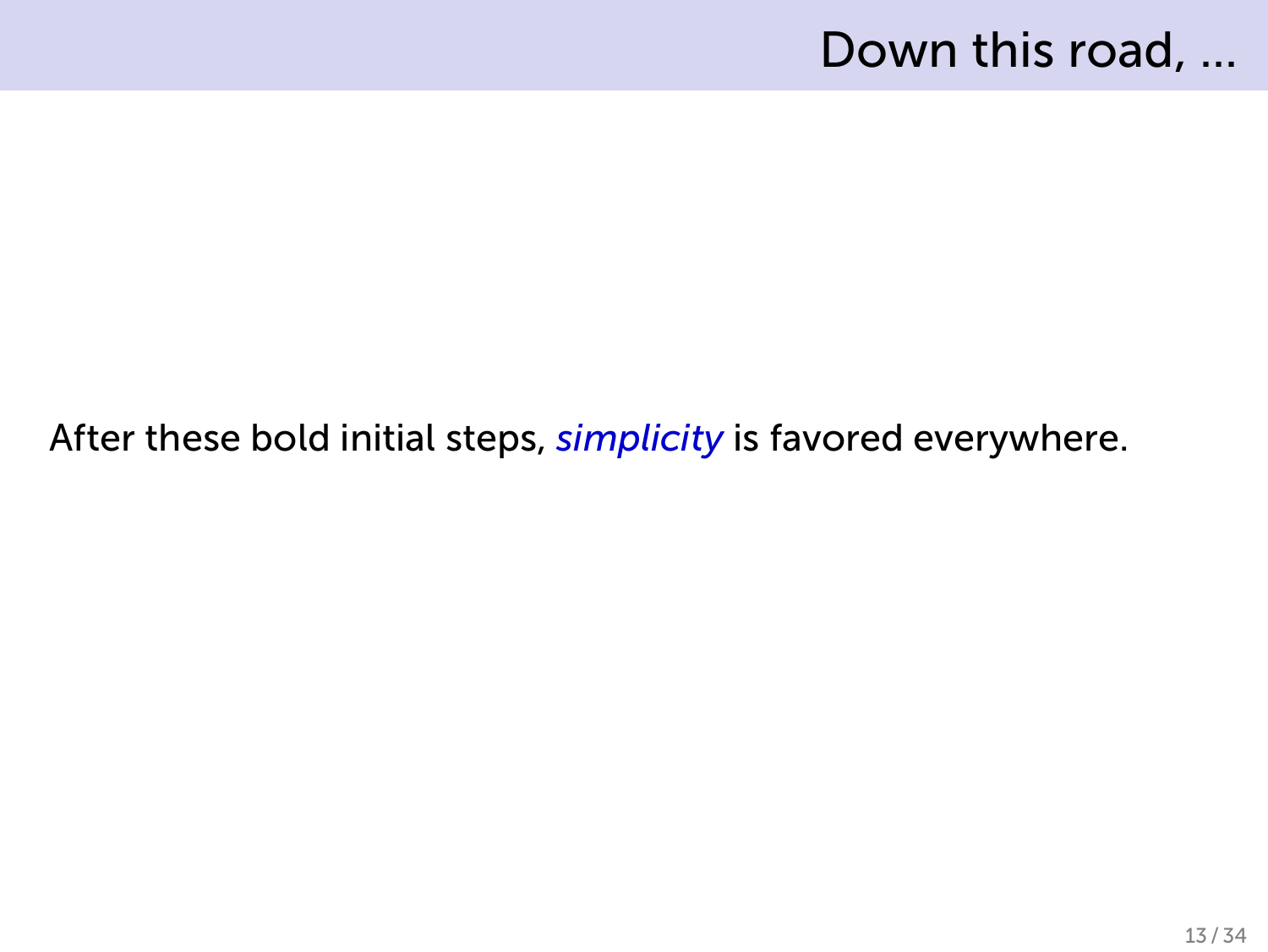A type or permission is either *duplicable* or *unique*.

- immutable data is duplicable: xs @ list int
- mutable data is uniquely-owned: r @ ref int
- a lock is duplicable: l @ lock (r @ ref int)

No fractional permissions.

No temporary read-only permissions for mutable data.

The system *infers* which permissions are duplicable.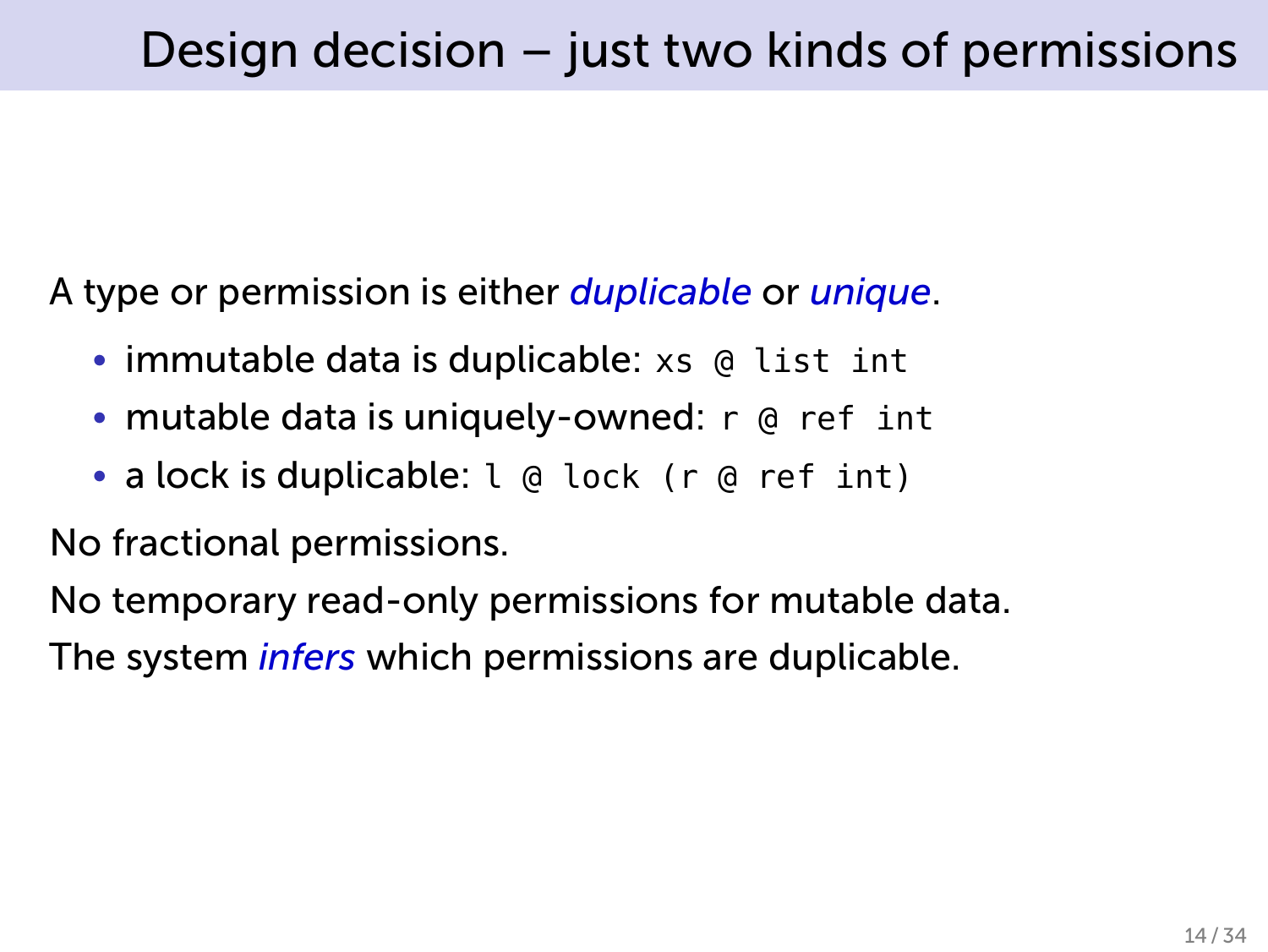A type describes *layout and ownership* at the same time.

• if I (the current thread) have b @ bag int then I know b is a bag of integers and I know I have exclusive access to it

No need to annotate types with owners.

No need for "owner polymorphism" – type polymorphism suffices.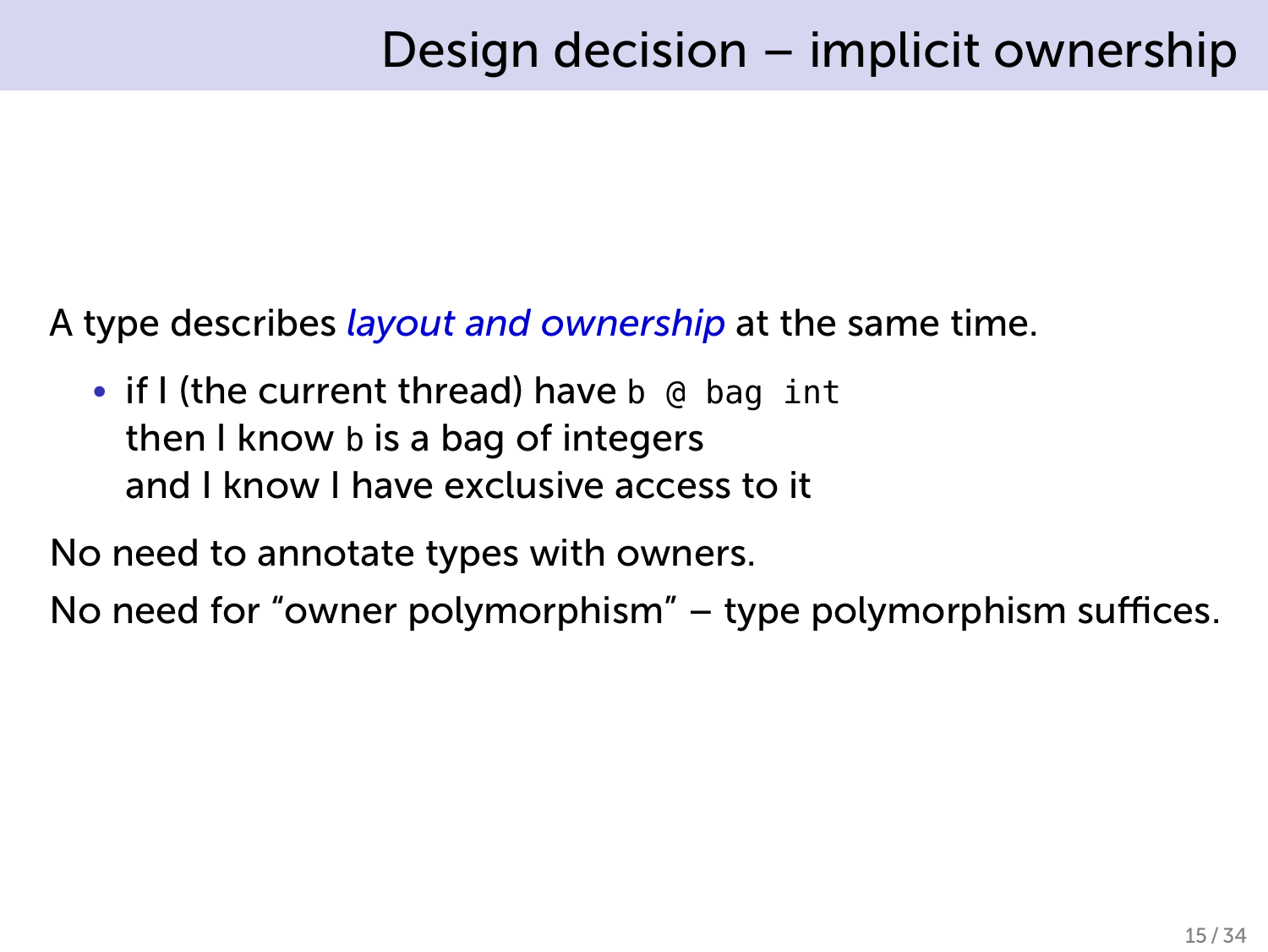A function receives and returns *values and permissions*. A function type a -> b can be understood as sugar for

 $(x: =x | x @ a) \rightarrow (y: =y | y @ b)$ 

By convention, *received* permissions are considered *returned* as well, unless marked consumed. The above can also be written:

 $(x: =x \mid \text{consumes } x \text{ @ a) -> (y: =y \mid x \text{ @ a * y \text{ @ b})}$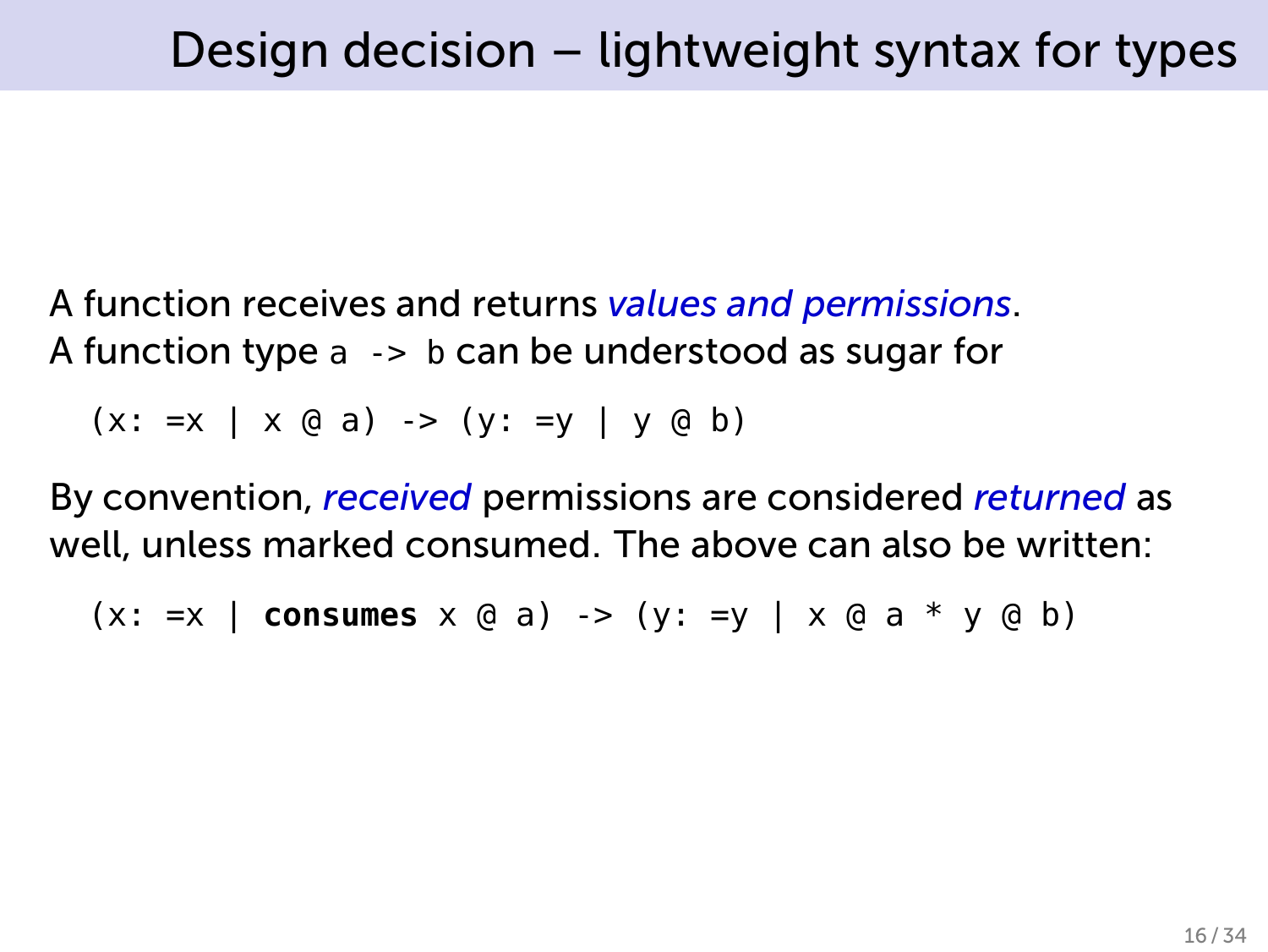A function that *"changes the type"* of its argument can be described as follows:

(x: =x | **consumes** x @ a) -> (| x @ b)

or, slightly re-sugared:

(**consumes** x: a) -> (| x @ b)

A result of type () is returned, with the permission  $x \oplus b$ .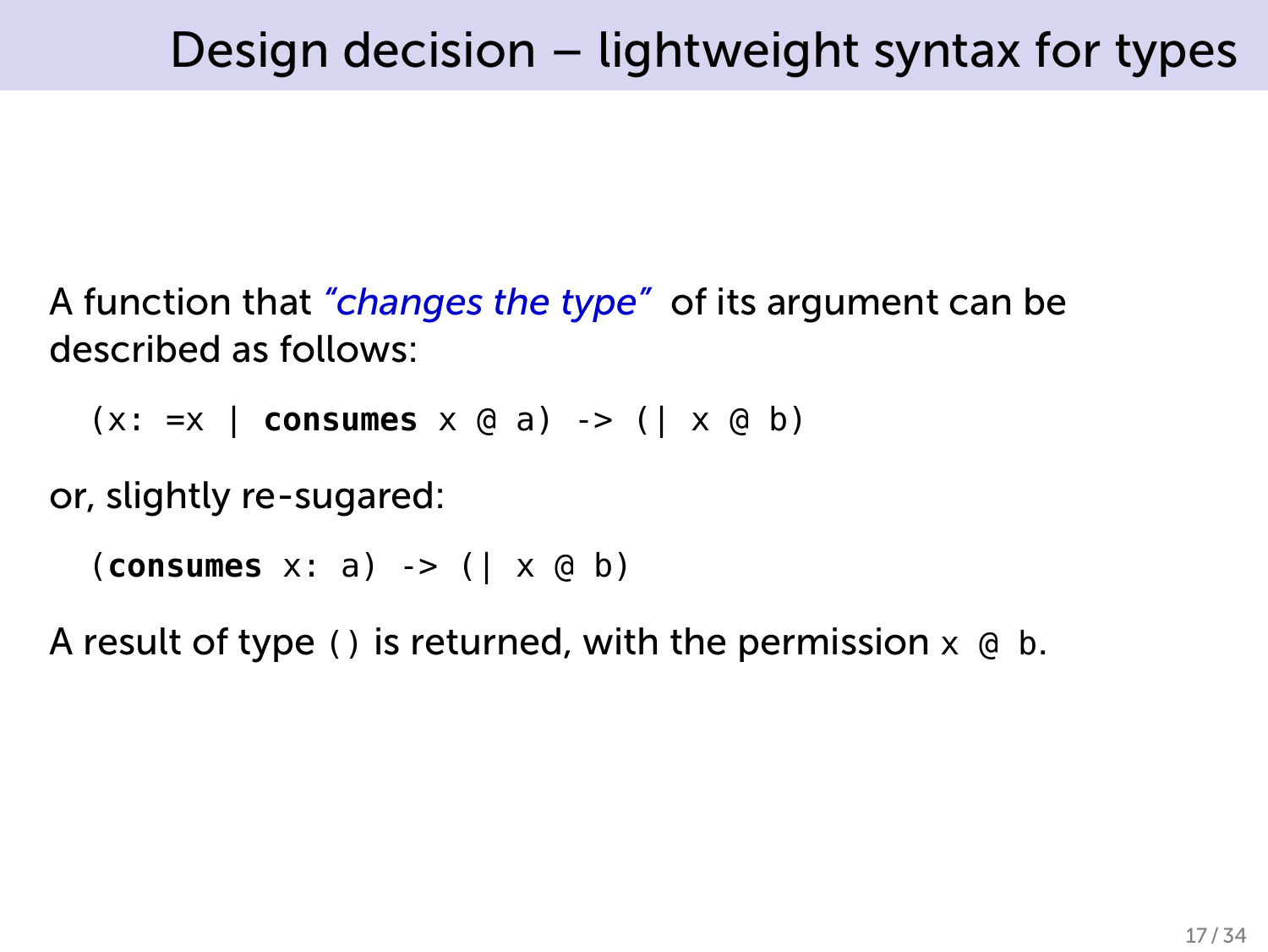We encourage writing *tail-recursive functions* instead of loops. Melding two mutable lists:

```
val rec append1 [a]
  (xs: MCons { head: a; tail: mlist a }consumes ys: mlist a) : () =
  match xs.tail with
  | MNil -> xs.tail <- ys
  | MCons -> append1 (xs.tail, ys)
  end
```
Look ma, *no list segment*.

The list segment "behind us" is "framed out".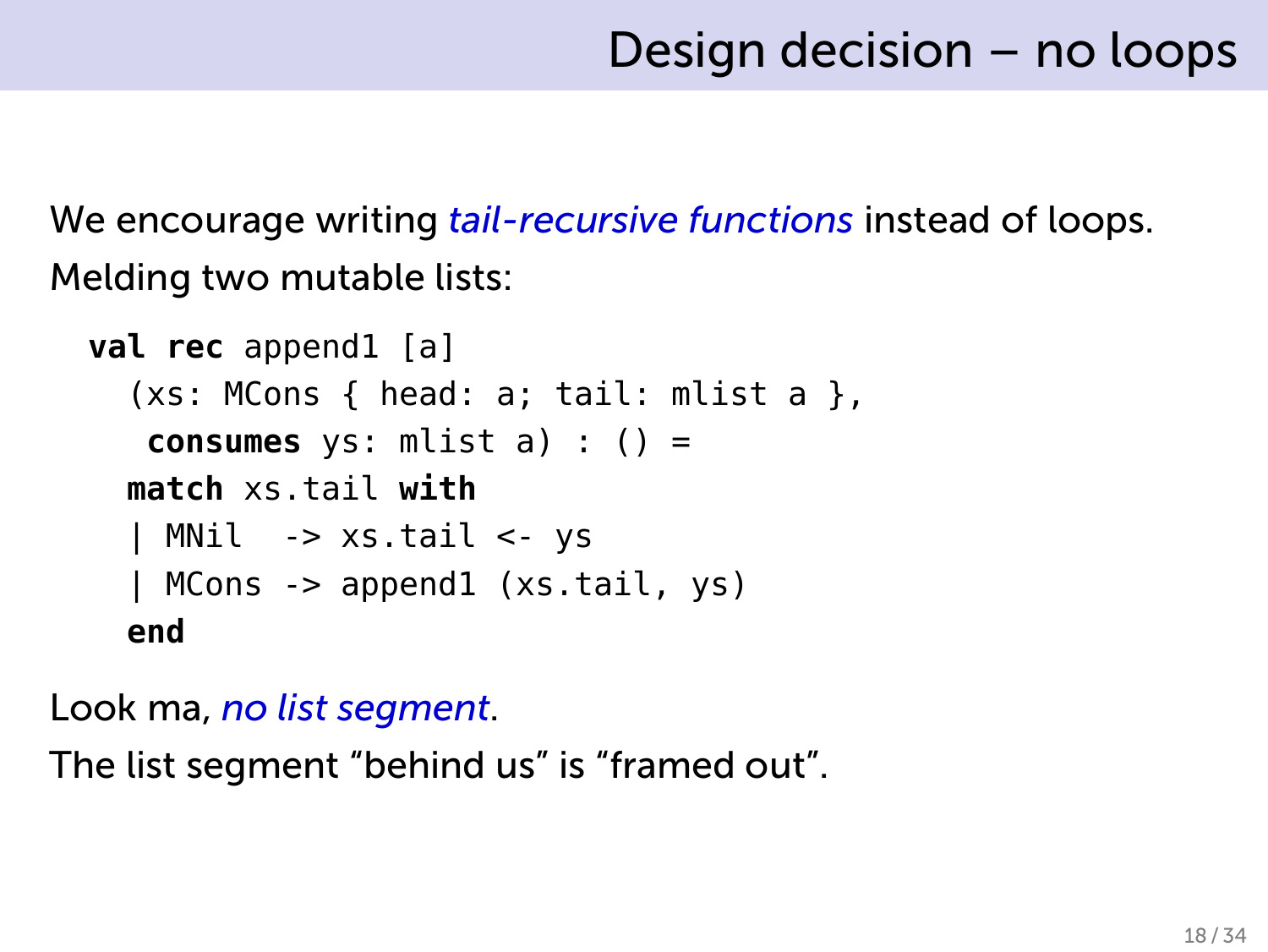*Adoption & abandon* lets one permission rule a *group* of objects.

- adding an object to the group is statically type-checked
- taking an object out of the group requires proof of membership in the group,
- which is verified *at runtime*,
- therefore *can fail*

This keeps the type system simple and flexible.

It is however *fragile*, and mis-uses could be difficult to debug.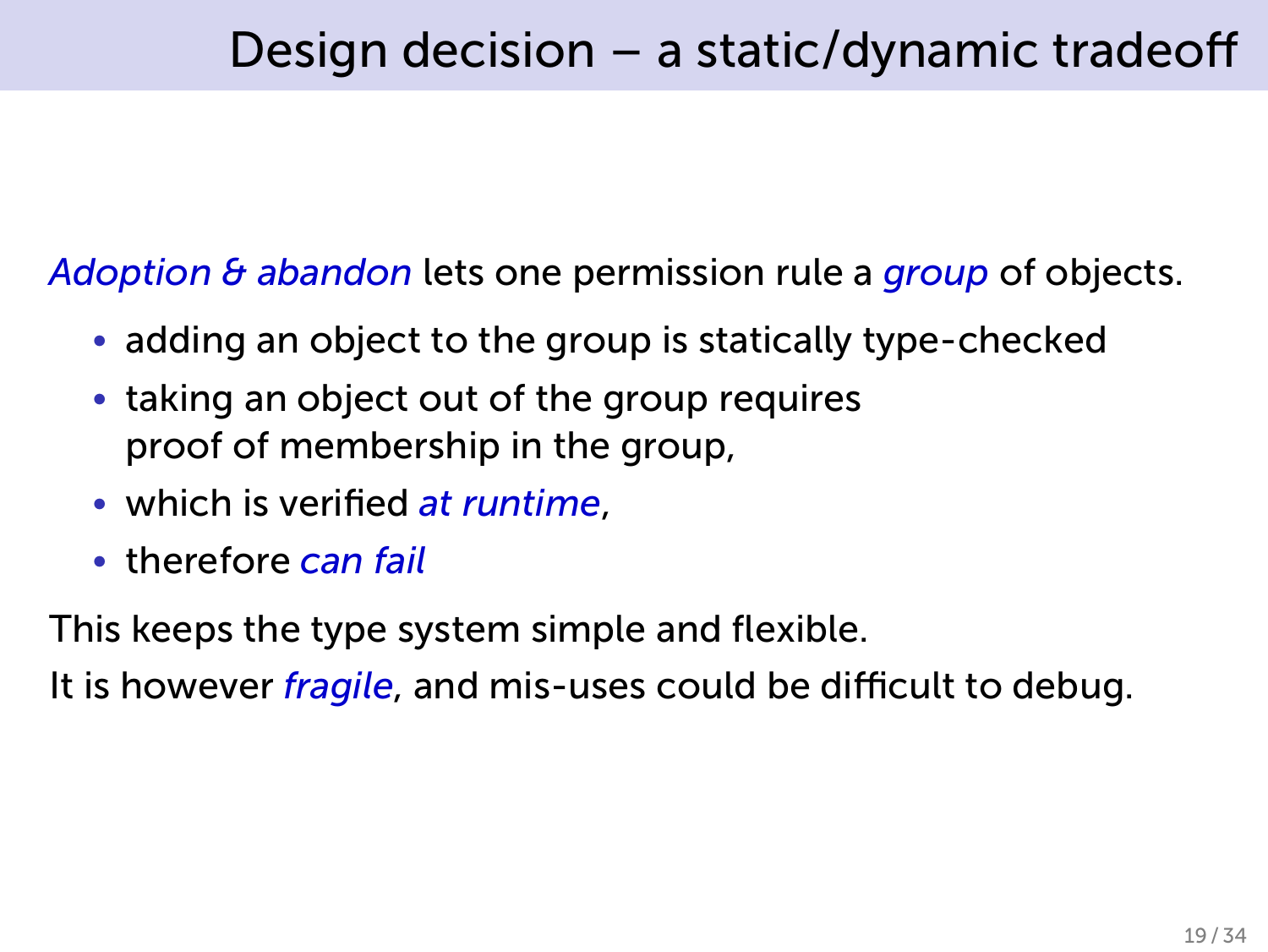- Agenda
- **o** Design principles
- **•** Illustration (containers; locks)
- Thoughts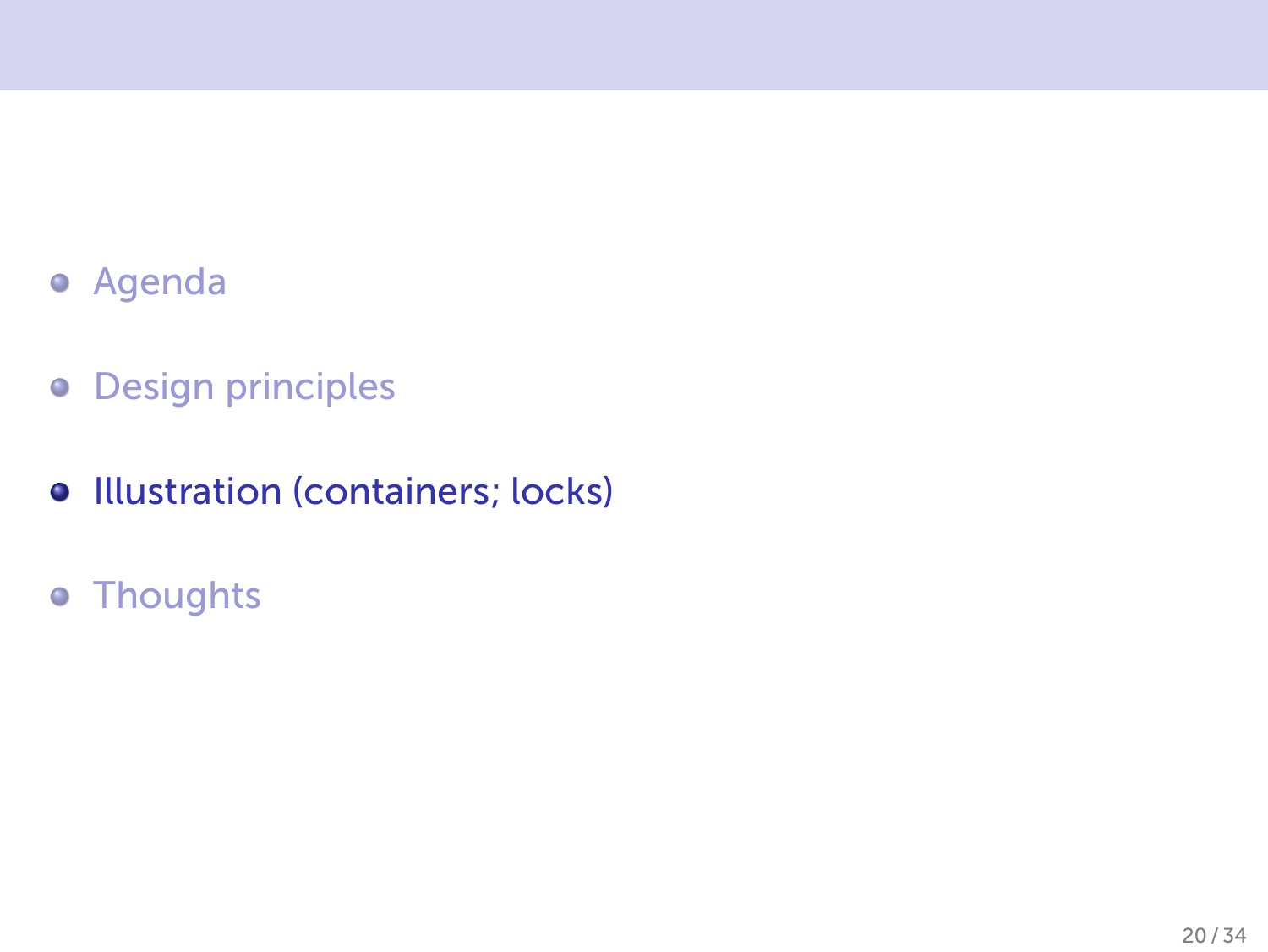### A typical container API

Here is a typical API for a "container" data structure:

```
abstract bag a
val new: [a] () -> bag a
val insert: [a] (bag a, consumes a) -> ()
val extract: [a] bag a -> option a
```
Notes:

- The type bag a is unique.
- The type a can be *duplicable or unique*.
- insert *transfers the ownership* of the element to the bag; extract transfers it back to the caller.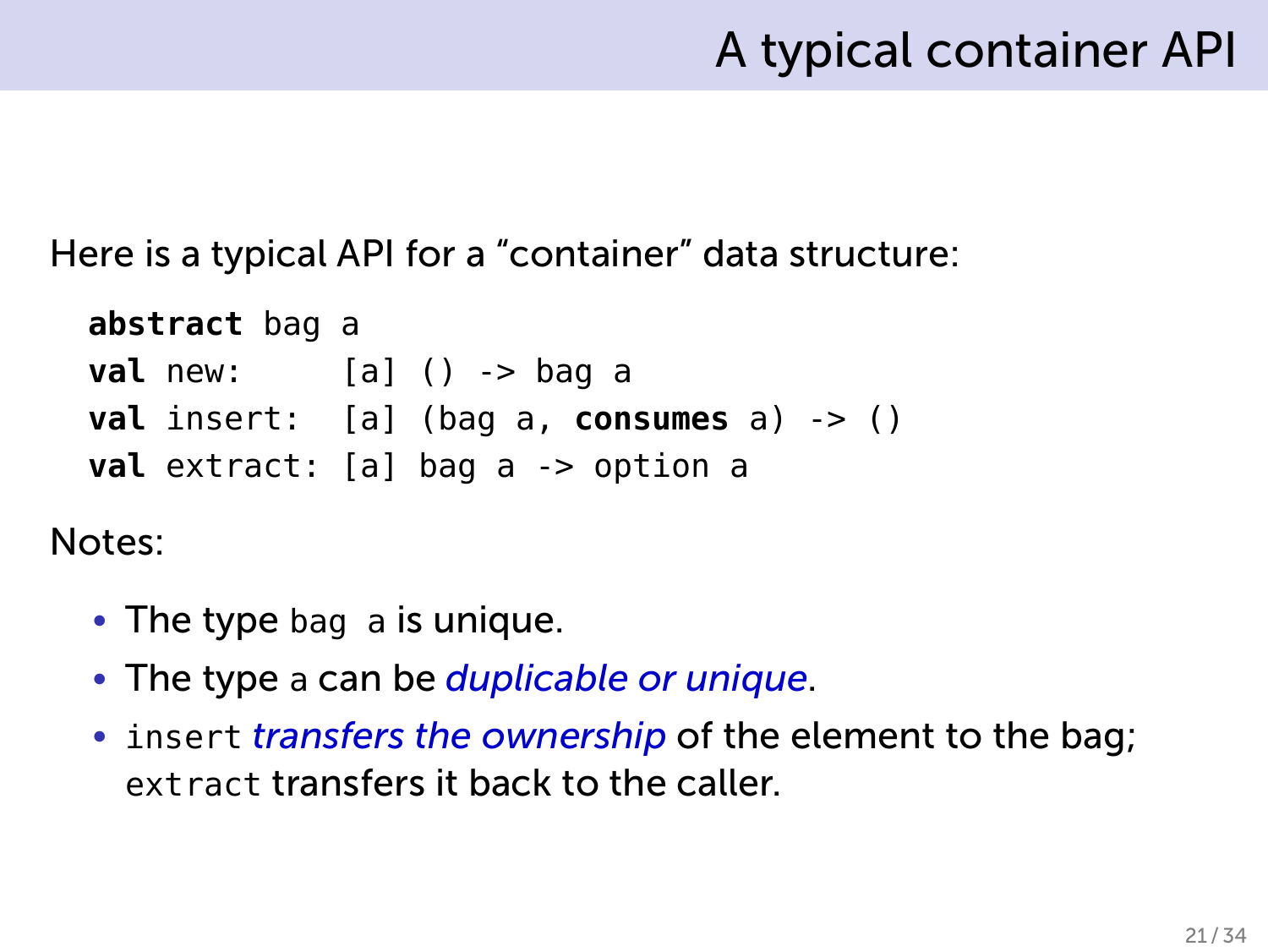### A typical container API

Here is a typical API for a "container" data structure:

```
abstract bag a
val new: [a] () -> bag a
val insert: [a] (bag a, consumes a) -> ()
val extract: [a] bag a -> option a
```
Notes:

- let  $b = new()$  in ... produces a permission  $b \oplus b$  ag a, *separate* from any prior permissions; thus, a "new" bag.
- insert and extract request and return b @ bag a, which tells that they (may) have an *effect* on the bag.
- *No null pointer, no exceptions.* We use options instead.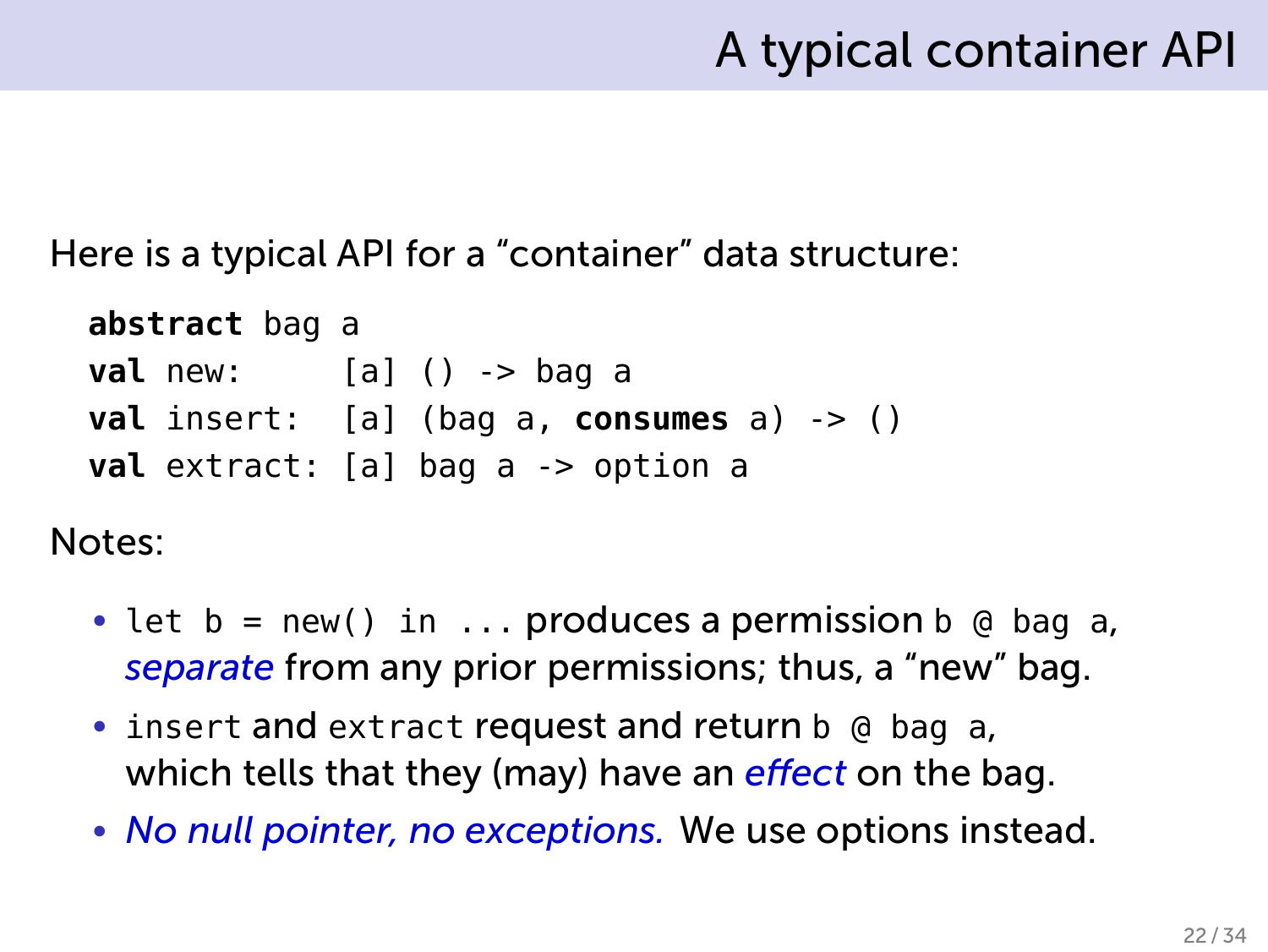Because mutable data is uniquely-owned, *"borrowing"* (reading an element from a container, without removing it) is restricted to *duplicable* elements:

```
val find:
  [a]
  duplicable a =>
  (a \rightarrow bool) -> list a \rightarrow option a
```
This affects user-defined containers, arrays, regions, etc.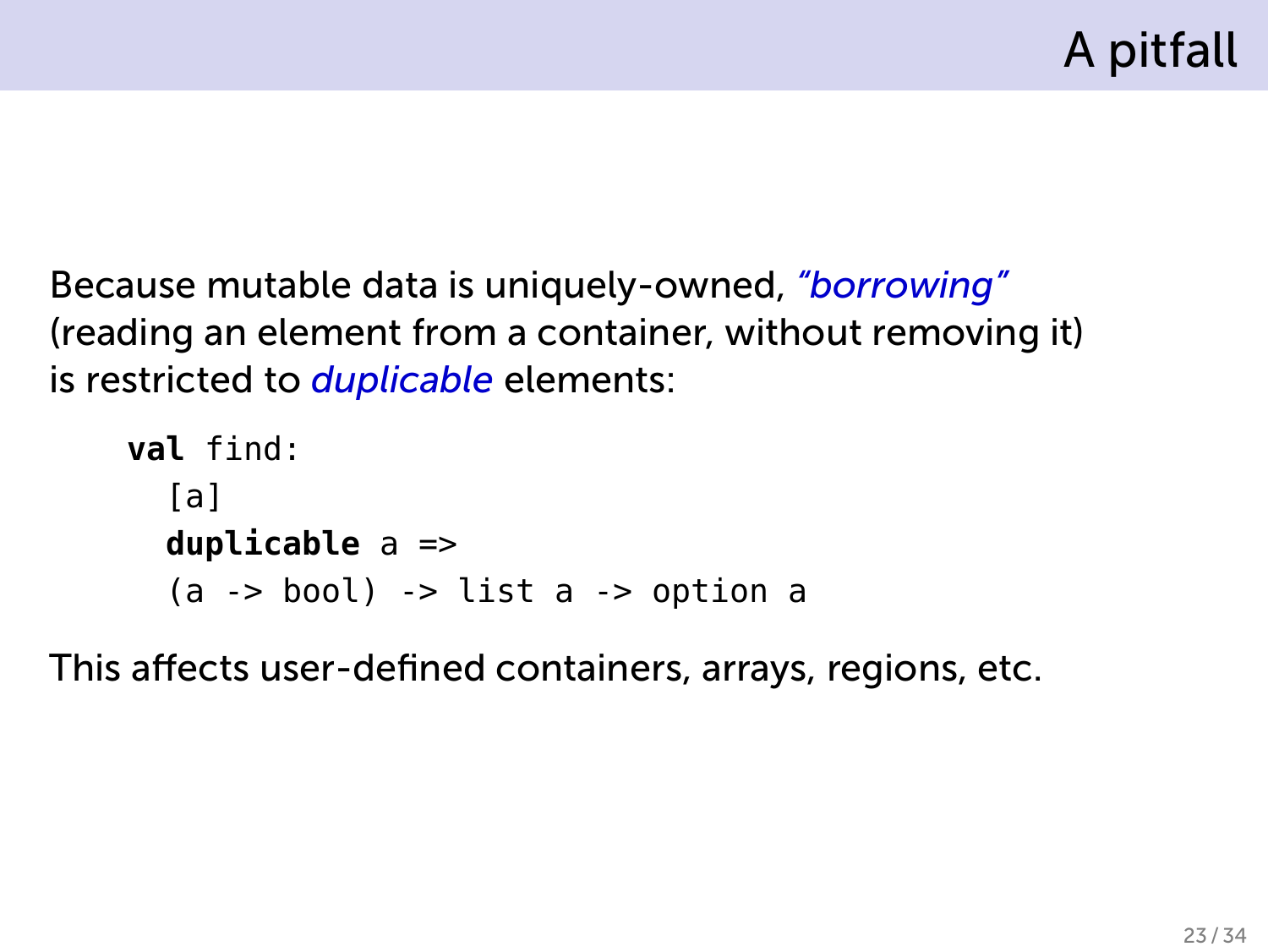The lock API is borrowed from concurrent separation logic. A lock protects a fixed permission p – its *invariant*. A lock can be *shared* between threads:

```
abstract lock (p: perm)
fact duplicable (lock p)
```
A unique token l @ locked serves as proof that the lock is held:

**abstract** locked

This serves to prevent double release errors.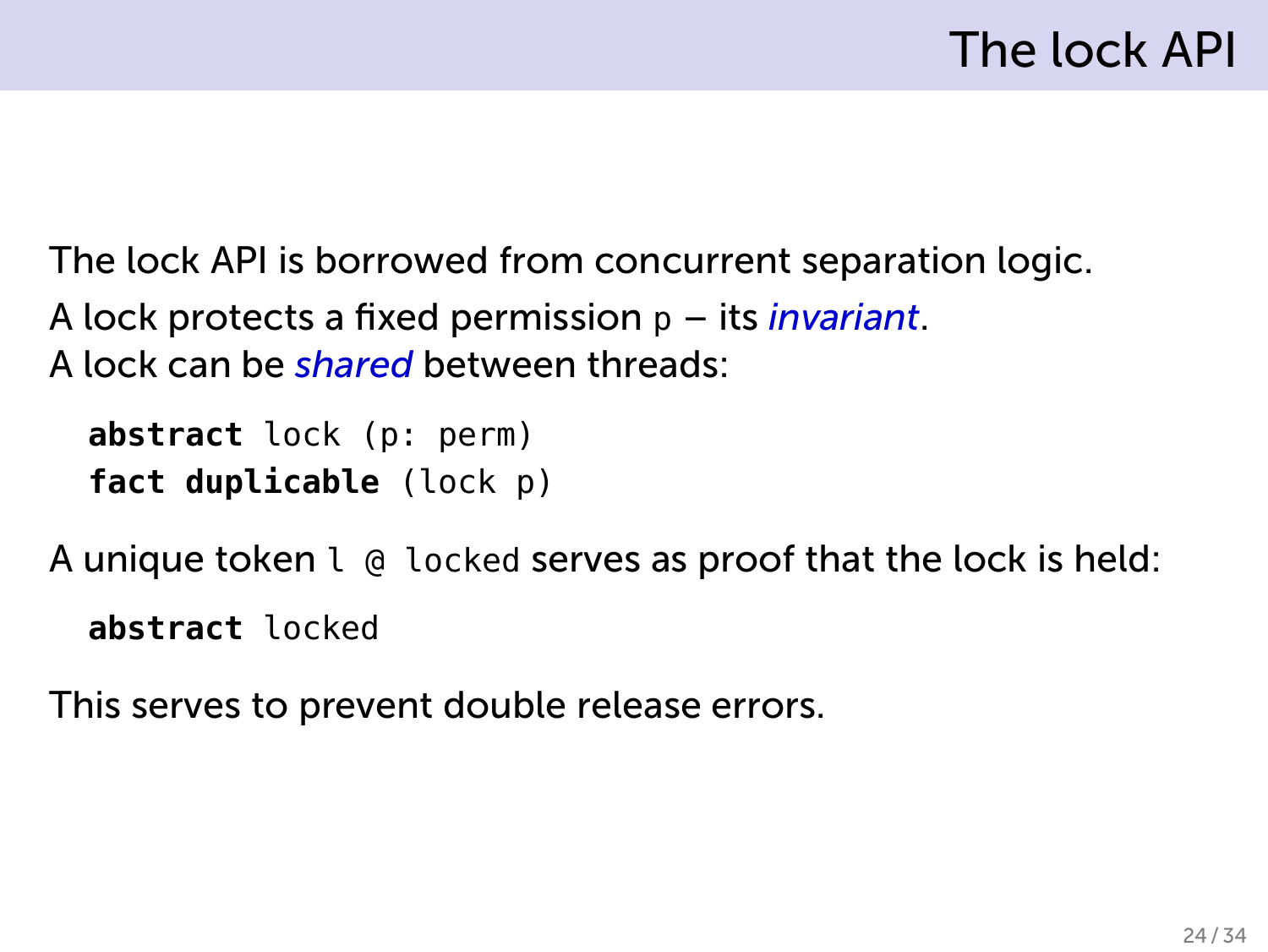The invariant p is *fixed* when a lock is created. It is *transferred* to the lock.

```
val new: [p: perm] (| consumes p) -> lock p
```
Acquiring the lock produces p. Releasing it consumes p. The data protected by the lock can be accessed *only in a critical section*.

```
val acquire: [p: perm]
  (l: lock p) -> (| p * l @ locked)
```

```
val release: [p: perm]
  (l: lock p | consumes (p * l @ locked)) -> ()
```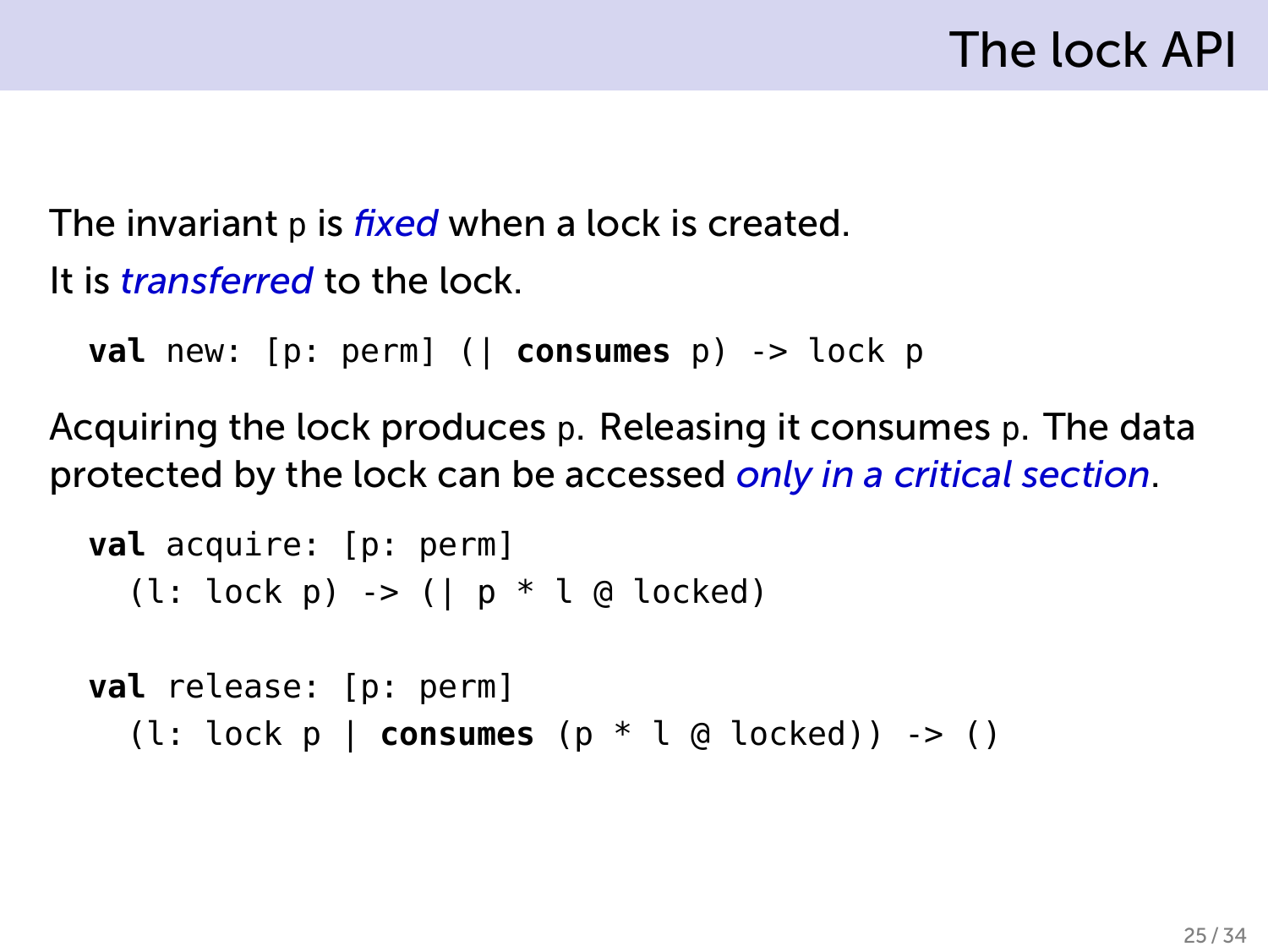The lock API introduces *"hidden state"* into the language.

**val** hide : [a, b, s : perm] ( f : (a | s) -> b *(\* "f" has side effect "s" \*)* | **consumes** s *(\* the call "hide f" claims "s" \*)* ) -> (a -> b) *(\* and yields a function \*) (\* which advertises no side effect \*)*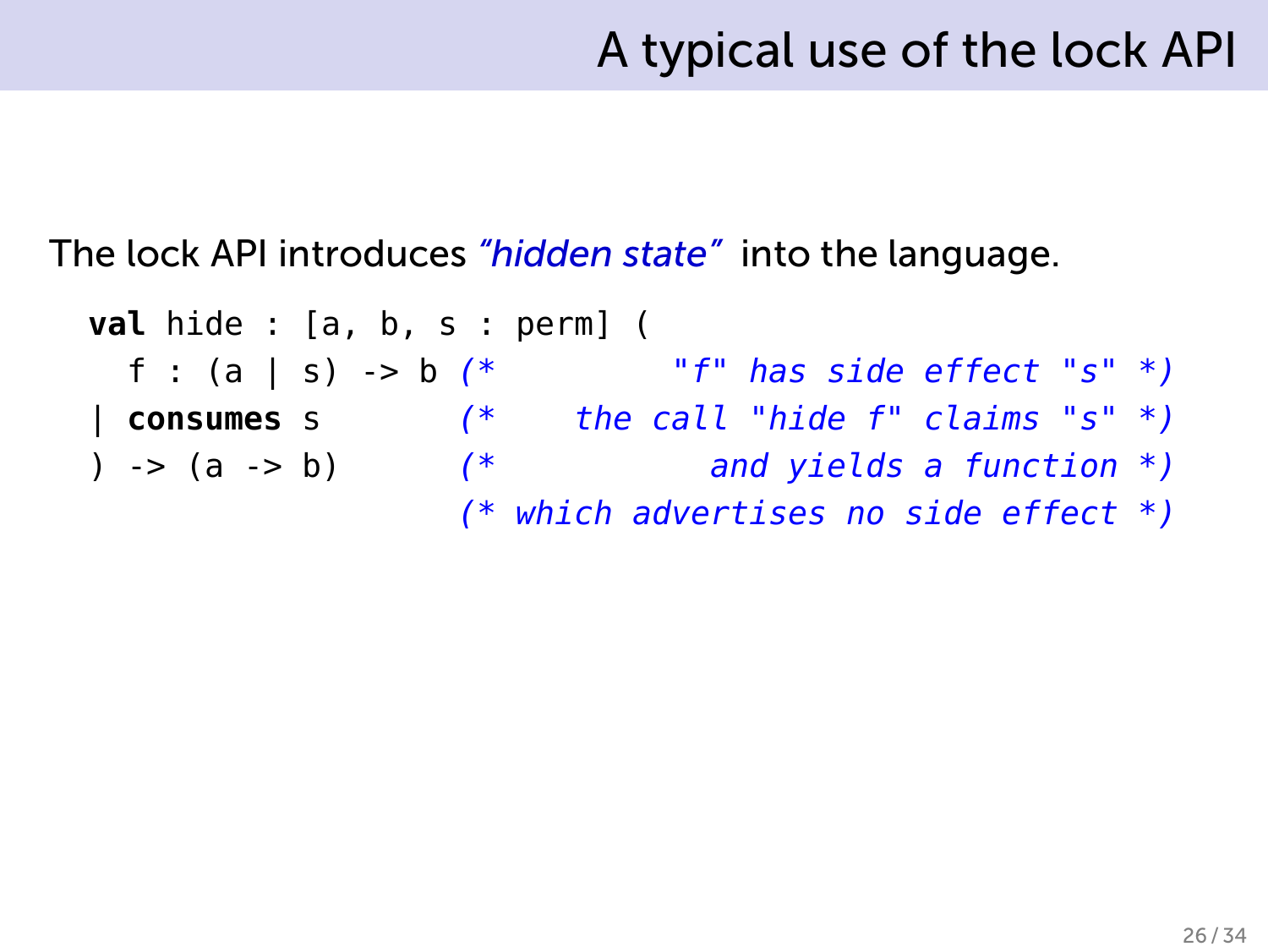Here is how this is implemented:

```
val hide [a, b, s : perm] (
  f : (a | s) -> b
| consumes s
) : (a \rightarrow b)=
  (* Allocate a new lock. *)
  let l : \text{lock } s = \text{new } () in
  (* Wrap "f" in a critical section. *)
  fun (x : a) : b =acquire l; let y = f x in release l; y
```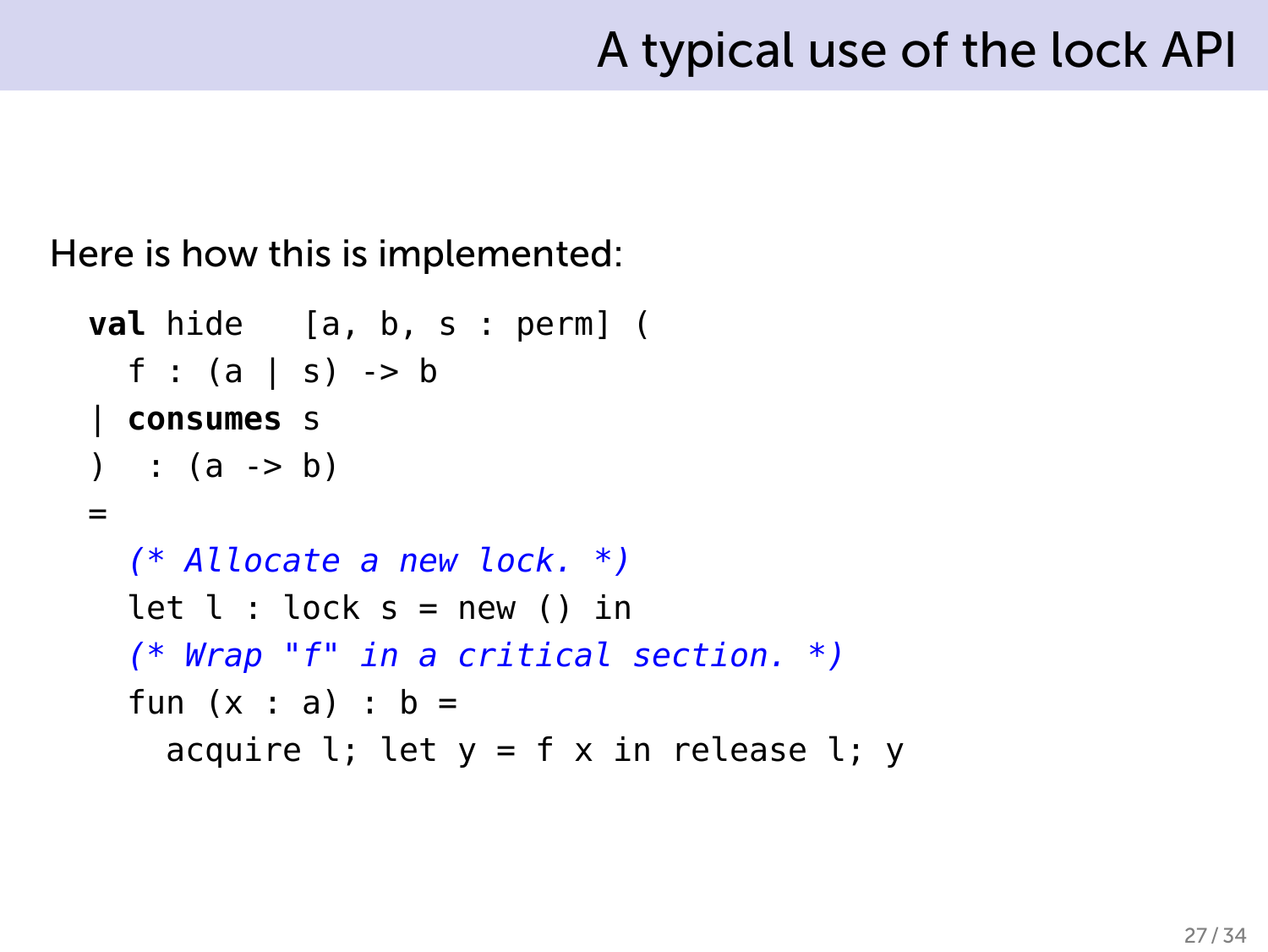- Agenda
- **o** Design principles
- **•** Illustration (containers; locks)
- Thoughts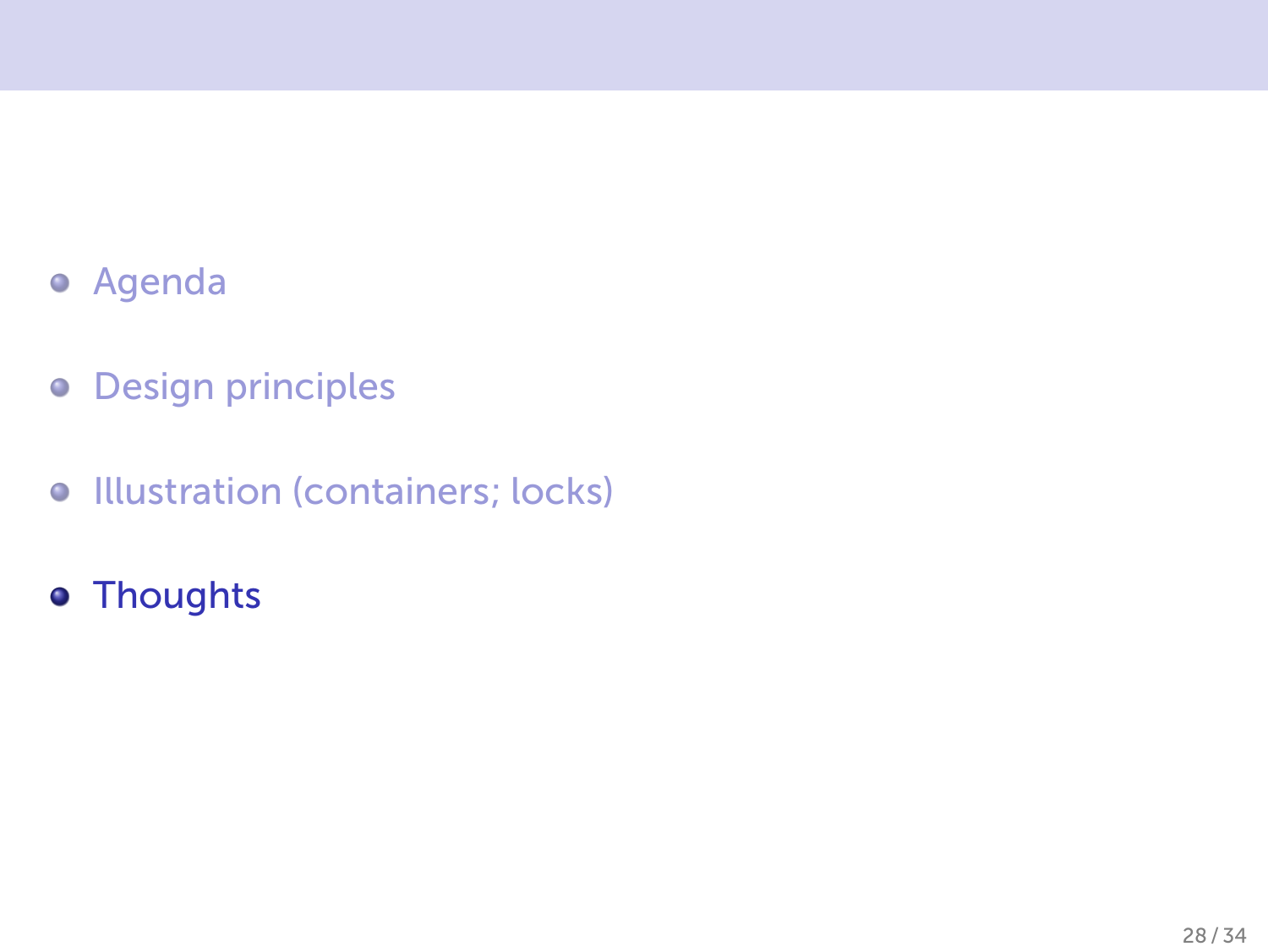The type system is "simple" and has *beautiful metatheory* (in Coq). The early examples that we did *by hand* were *very helpful* but gave us a *false feeling* that type inference would be easy, which it is not:

- first-class universal and existential types, as in System F
- intersection types
- rich subtyping
- must perform frame inference, abduction, join

Type errors are *very difficult* to explain, debug, fix. Safe *interoperability with OCaml* is a problem.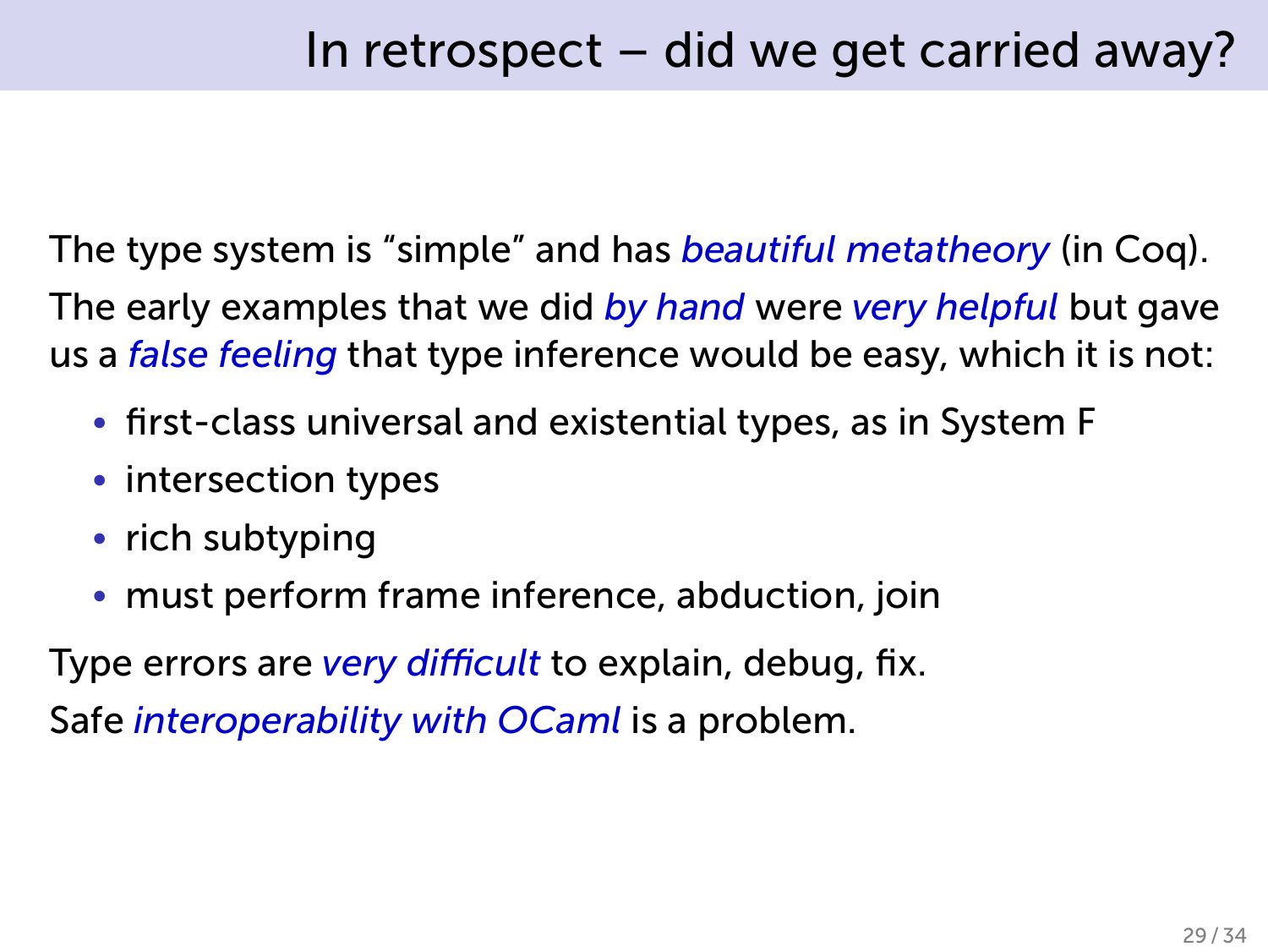The system can express *effect polymorphism*.

```
val iter: [a, post: perm, p: perm] (
  consumes it: iterator a post,
  f: (a | p) -> bool
| p) -> (bool | post)
```
At a call site, must infer how to instantiate p.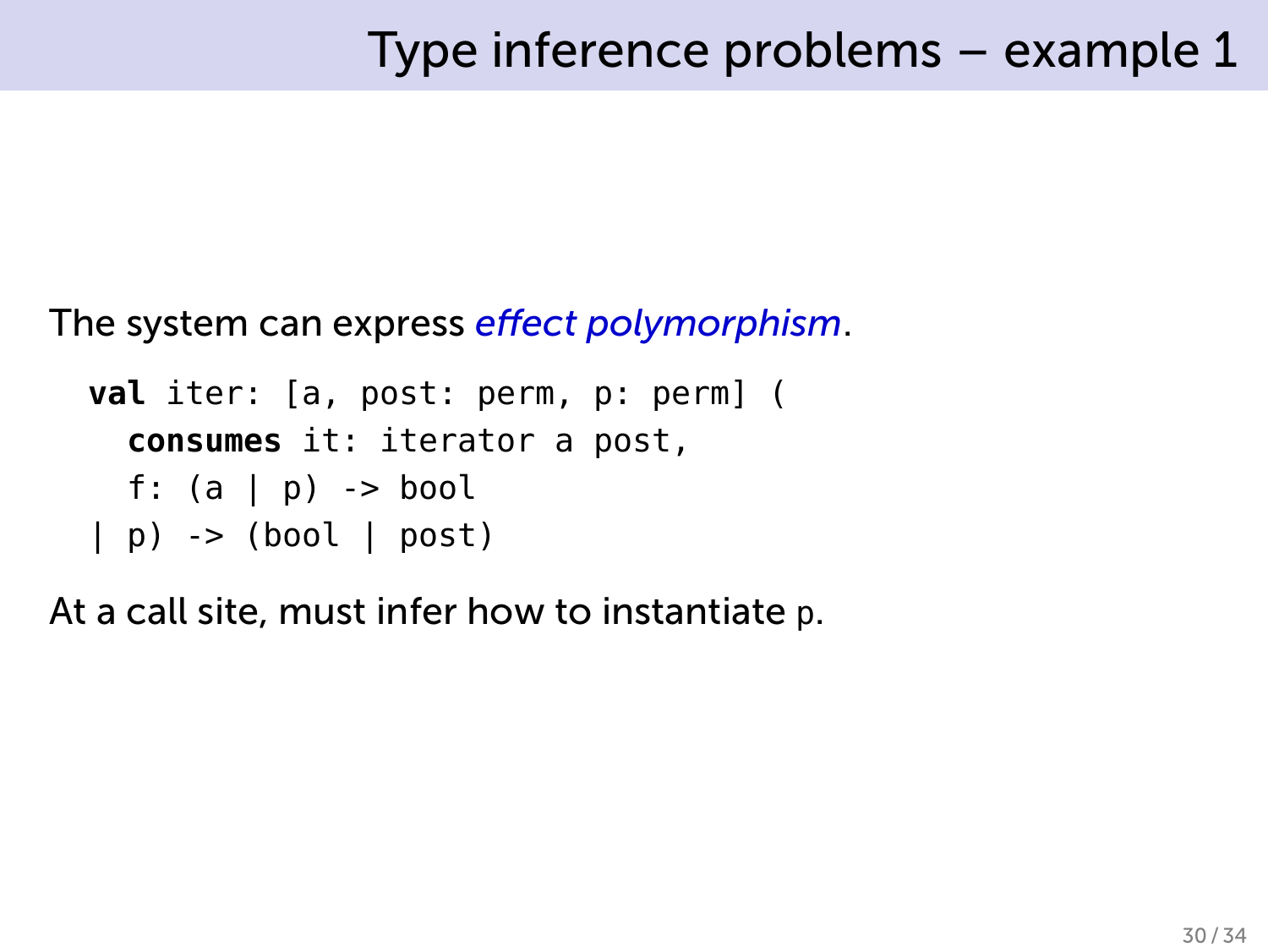The system can express *one-shot functions*.

- {p : perm} ((| **consumes** p) -> () | p)
- no need for multiple ad hoc function types

Must infer where to "pack" and how to instantiate p.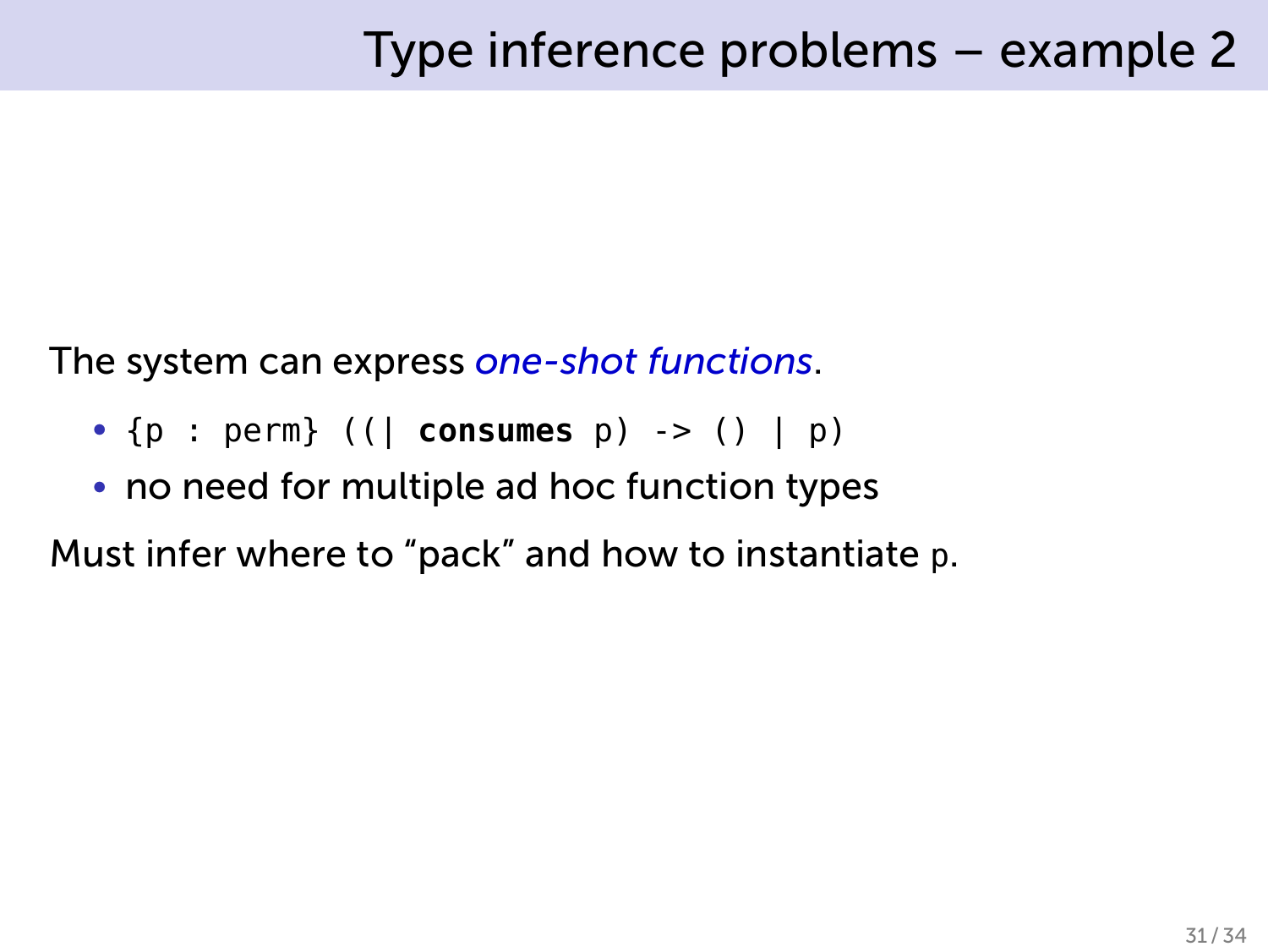The system can express *intersection types*.

- $f \circ d1 > u1 * f \circ d2 > u2$
- this actually arises in our iterator library
- unexpected

At a call site, must infer which view of f to use.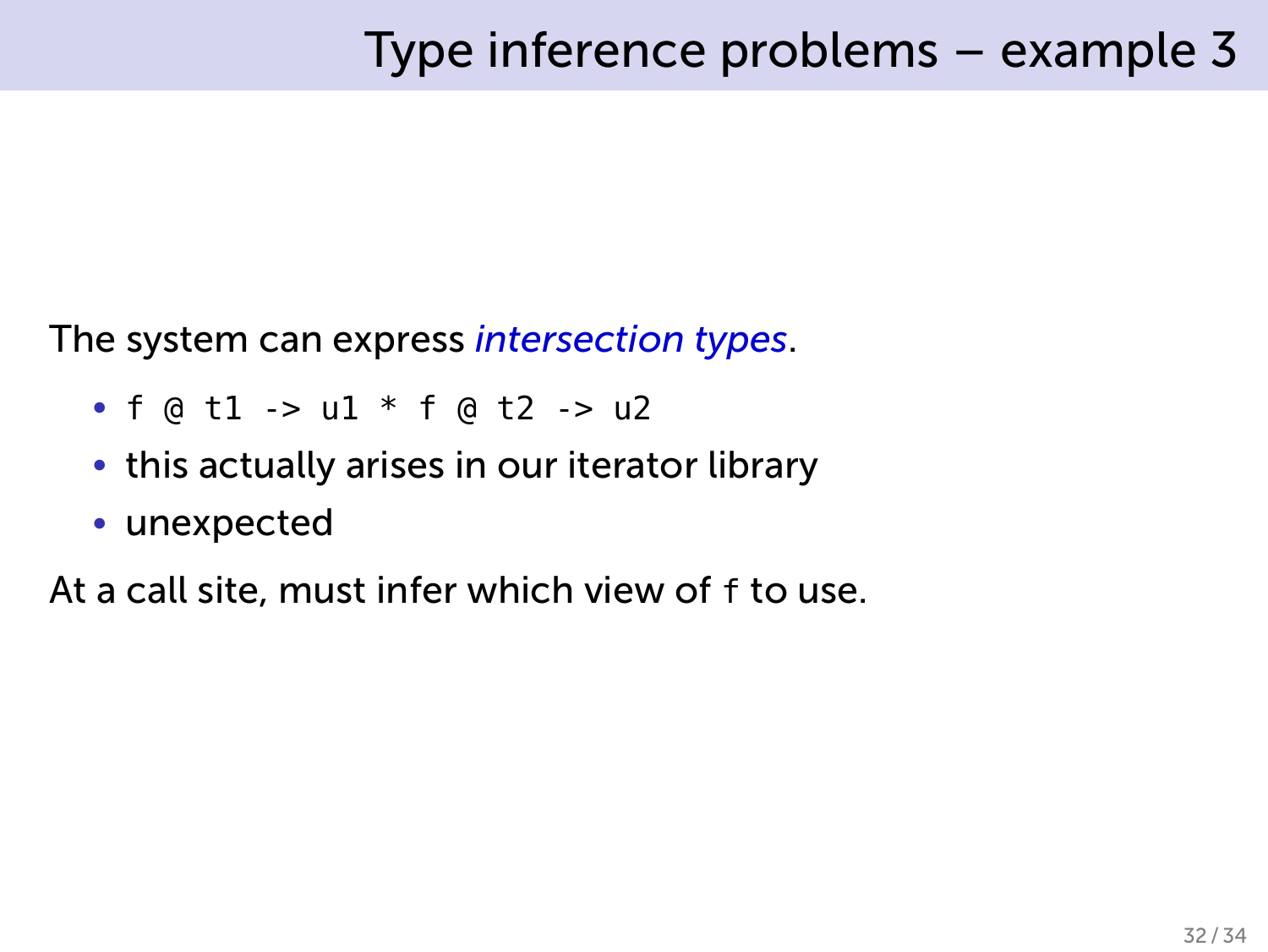The system can *decompose / recompose* a view of memory.

- x @ ref int is interconvertible with
	- ${y : term}$  (x @ ref (=y)  $*$  y @ int)

Must infer where and how to recompose.